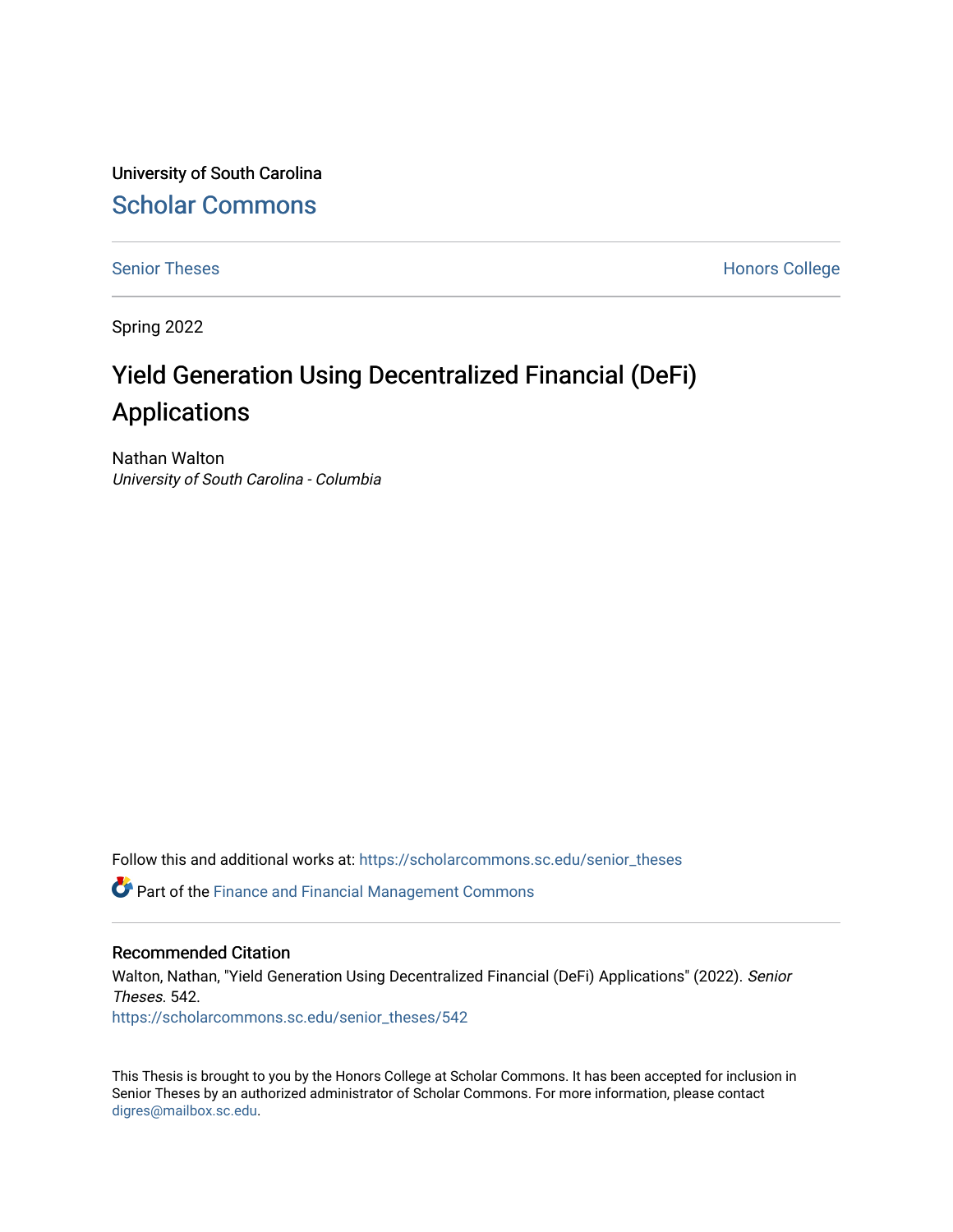Yield Generation Using Decentralized Financial (DeFi) Applications By

Nathan Walton

Submitted in Partial Fulfillment of the Requirements for Graduation with Honors from the South Carolina Honors College

May 2022

Approved:<br>Docusigned by: A 66410F5ACED0464

5/3/2022

Reid Tymcio Director of Thesis

 $\mathcal{M}$ 

Hugh Hoikwang Kim Second Reader

Steve Lynn, Dean For South Carolina Honors College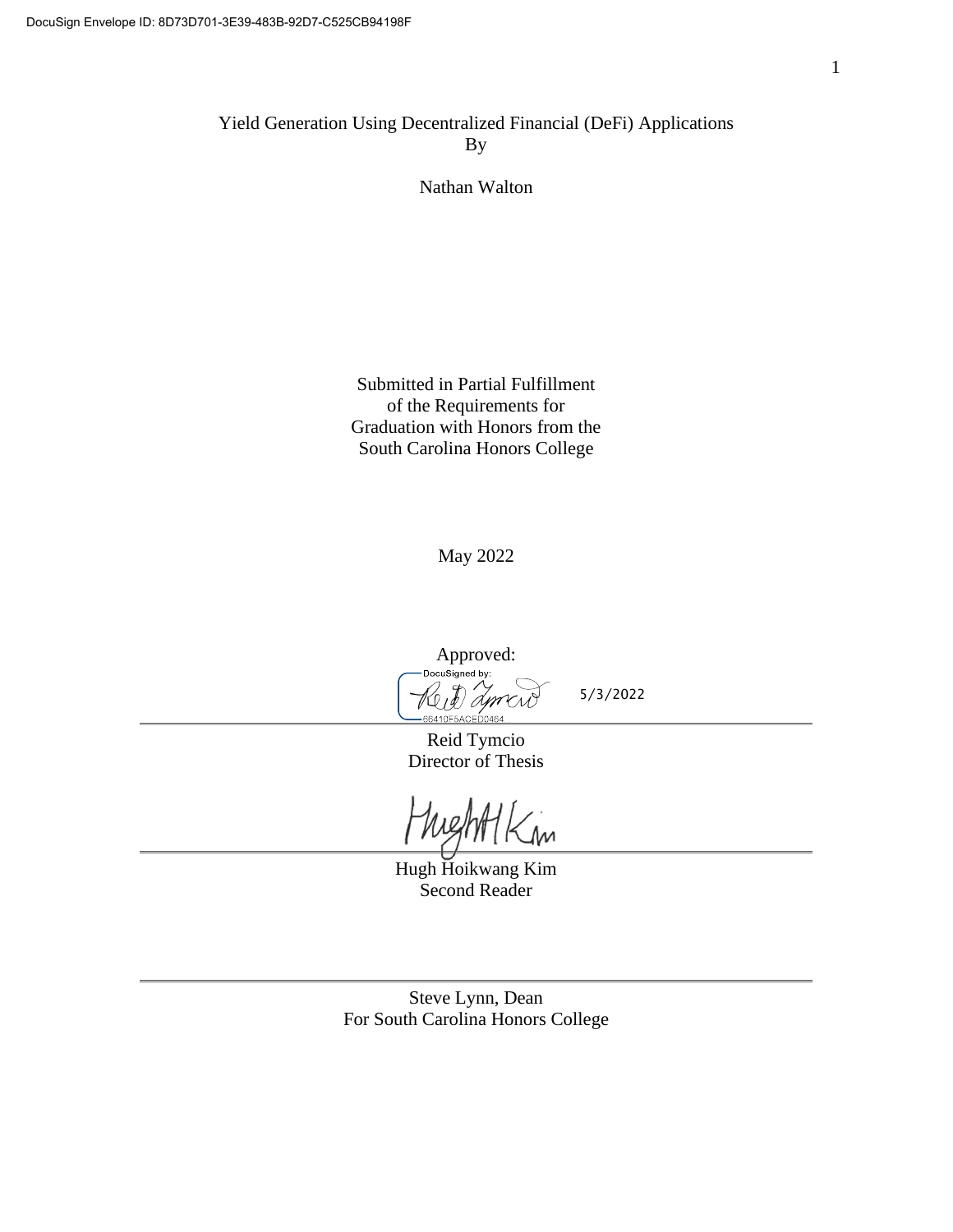#### **Abstract:**

Decentralized financial (DeFi) applications are a new generation of financial service applications, composed of coded smart contracts, and deployed on a blockchain network. These applications offer several methods of generating yield on deposited funds, much like a traditional bank. In this paper I provide a definition of several key terms and a breakdown of the primary mechanisms through which yield is generated. Additionally, I examine three of the main types of DeFi applications, the services they provide, and how they execute these services. I then provide an overview of four strategies involving cash and leverage and estimate the potential benefits and risks of each strategy. Finally, the risks involved with participation in the DeFi ecosystem are discussed.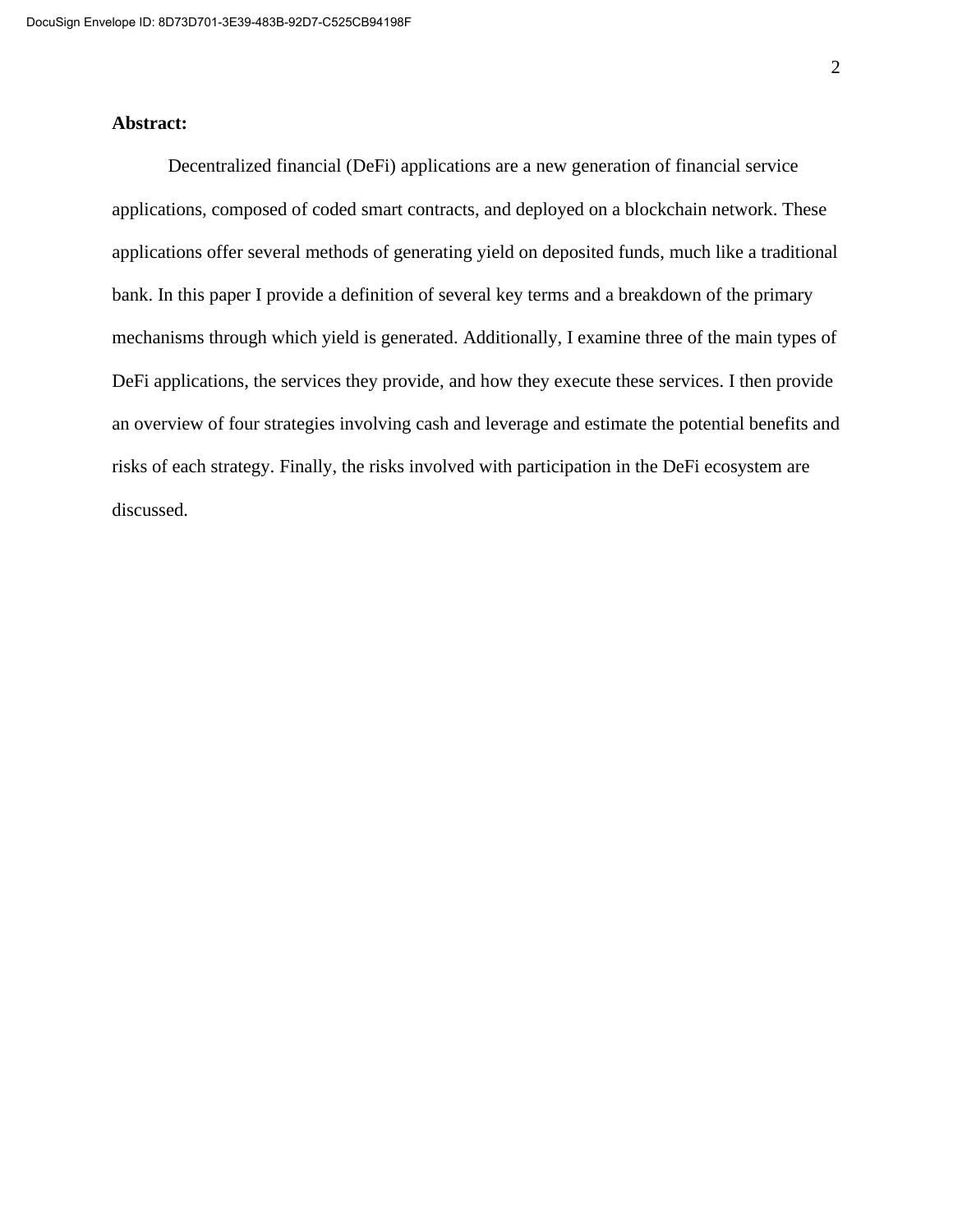## **Table of Contents**

| $\mathbf{1}$   |     |  |  |  |  |  |  |  |  |  |  |  |
|----------------|-----|--|--|--|--|--|--|--|--|--|--|--|
| $\overline{2}$ |     |  |  |  |  |  |  |  |  |  |  |  |
| 3              |     |  |  |  |  |  |  |  |  |  |  |  |
|                | 3.1 |  |  |  |  |  |  |  |  |  |  |  |
|                | 3.2 |  |  |  |  |  |  |  |  |  |  |  |
|                | 3.3 |  |  |  |  |  |  |  |  |  |  |  |
| 4              |     |  |  |  |  |  |  |  |  |  |  |  |
|                | 4.1 |  |  |  |  |  |  |  |  |  |  |  |
|                | 4.2 |  |  |  |  |  |  |  |  |  |  |  |
|                | 4.3 |  |  |  |  |  |  |  |  |  |  |  |
|                | 4.4 |  |  |  |  |  |  |  |  |  |  |  |
| 5              |     |  |  |  |  |  |  |  |  |  |  |  |
|                | 5.1 |  |  |  |  |  |  |  |  |  |  |  |
|                | 5.2 |  |  |  |  |  |  |  |  |  |  |  |
|                | 5.3 |  |  |  |  |  |  |  |  |  |  |  |
|                | 5.4 |  |  |  |  |  |  |  |  |  |  |  |
| 6              |     |  |  |  |  |  |  |  |  |  |  |  |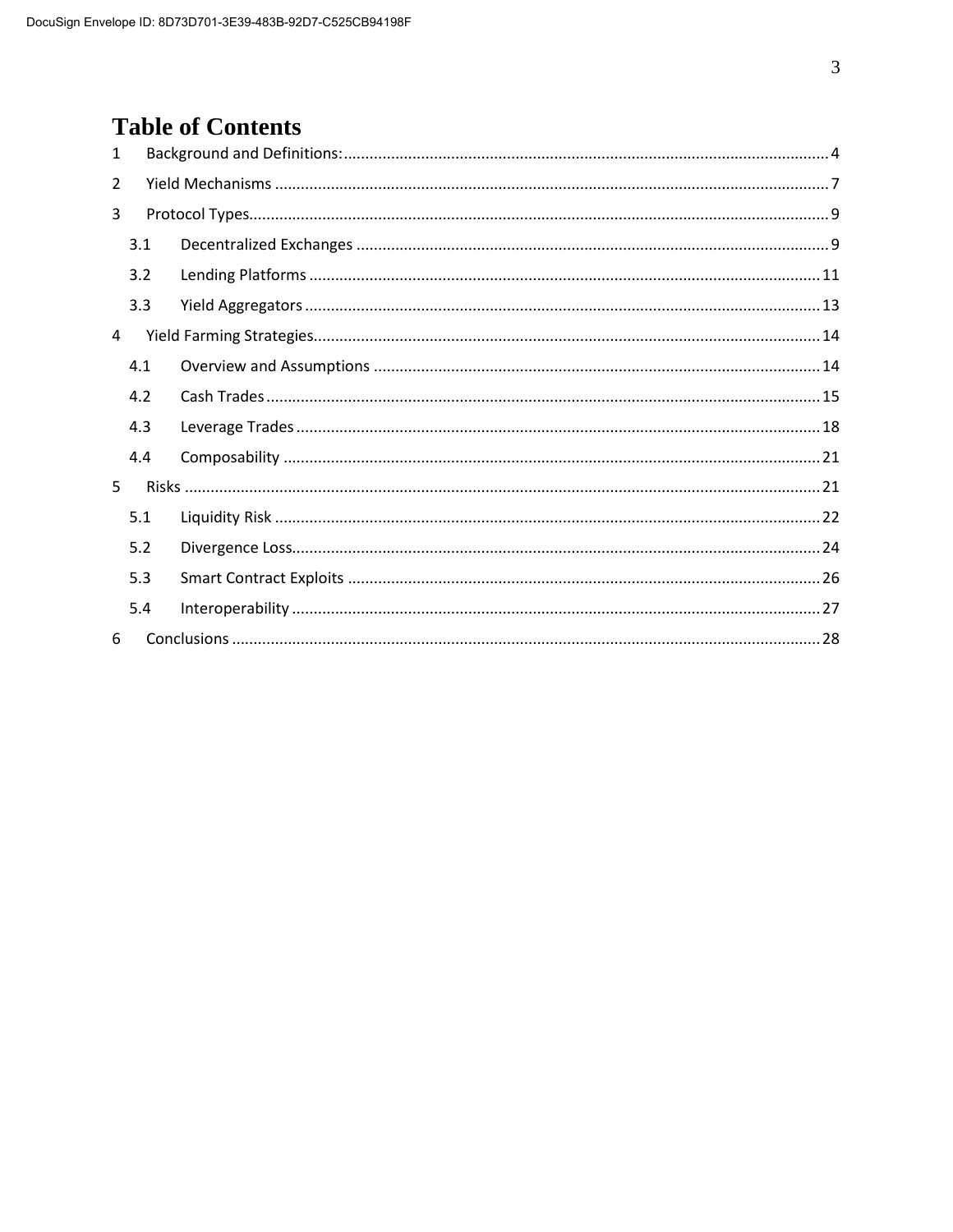## 1 Background and Definitions:

*Ethereum:* Ethereum was first envisioned in 2014 by founder Vitalik Buterin as a "Next-Generation Smart Contract and Decentralized Application Platform" (Buterin 2014). The goal was to improve upon the existing Bitcoin network by creating a blockchain with a built in Turing-complete programming language to create contracts that can be used to execute transactions by writing the logic into computer code. These coded contracts are commonly called smart contracts. They are used to define what actions the computer takes. Buterin envisions a world where financial products and currencies are not owned by a central government or bank, but rather by the users of these financial products and currencies. This is accomplished by facilitating the creation of token systems and program-based financial products using smart contracts.

*Traditional Finance:* The earliest forms of market exchange were peer to peer trades based on credit. This system was highly inefficient since it required sellers to trust that buyers would pay their debts and buyers to trust that sellers were providing goods as advertised. Eventually, "money" emerged as a medium of exchange, unit of account, and a store of value that facilitated trade between multiple parties in a single currency. Gold coins are an early example of money. Today, the monetary system is made up of non-collateralized currencies (fiat) that are issued and controlled by central banks and transactions are facilitated by modern financial institutions (Harvey et. al. 2020).

*Money:* Money, by definition, functions as a medium of exchange, unit of account, and store of value. Key characteristics of money as a medium of exchange include divisibility, resistance to counterfeiting, high market value in relation to volume and weight. These characteristics facilitate the enabling of trade between multiple parties. It also must be fungible.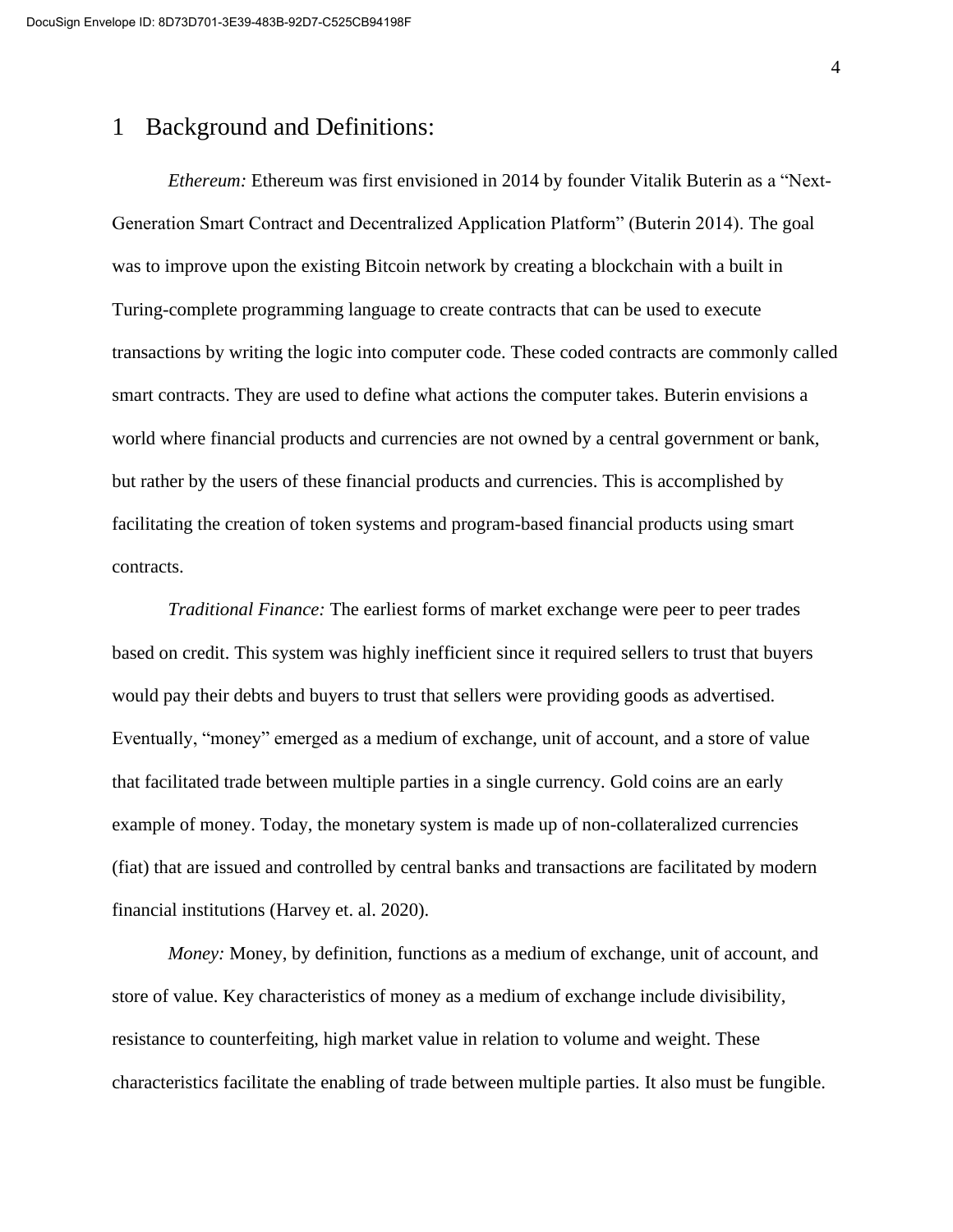In other words, one piece of money must be perceived the same as another piece of money. This is why items such as diamonds cannot serve as money, as each diamond has a unique perception of its quality. Finally, money must serve as a store of value. Essentially, it must be able to be stored and retrieved easily over time, and still be usable as a medium of exchange. Modern theory has taken these base requirements of money and expanded on them by imposing the general perception that money must be backed by a government in order to be accepted as legal tender.

*Decentralized Finance (DeFi):* DeFi refers to a collection of applications that live on smart contract enabled blockchains, primarily Ethereum. These applications fall into several distinct categories, the most basic being exchanges, lending/borrowing services, and yield aggregators. Each of these applications serves a function similar to traditional brokerages, banks, and asset managers. For the purposes of this paper, total value locked (TVL) is defined as the mark to market value in USD held in DeFi protocol smart contracts. On Jan. 1, 2020, TVL was \$10.4B. On Jan. 1, 2022, TVL was \$98.9B (DeFi Pulse).





Source: DeFi Pulse

*ERC-20:* The ERC-20 token standard was proposed in November of 2015. At its most base level it allows users to create a "token" on the Ethereum network. These tokens can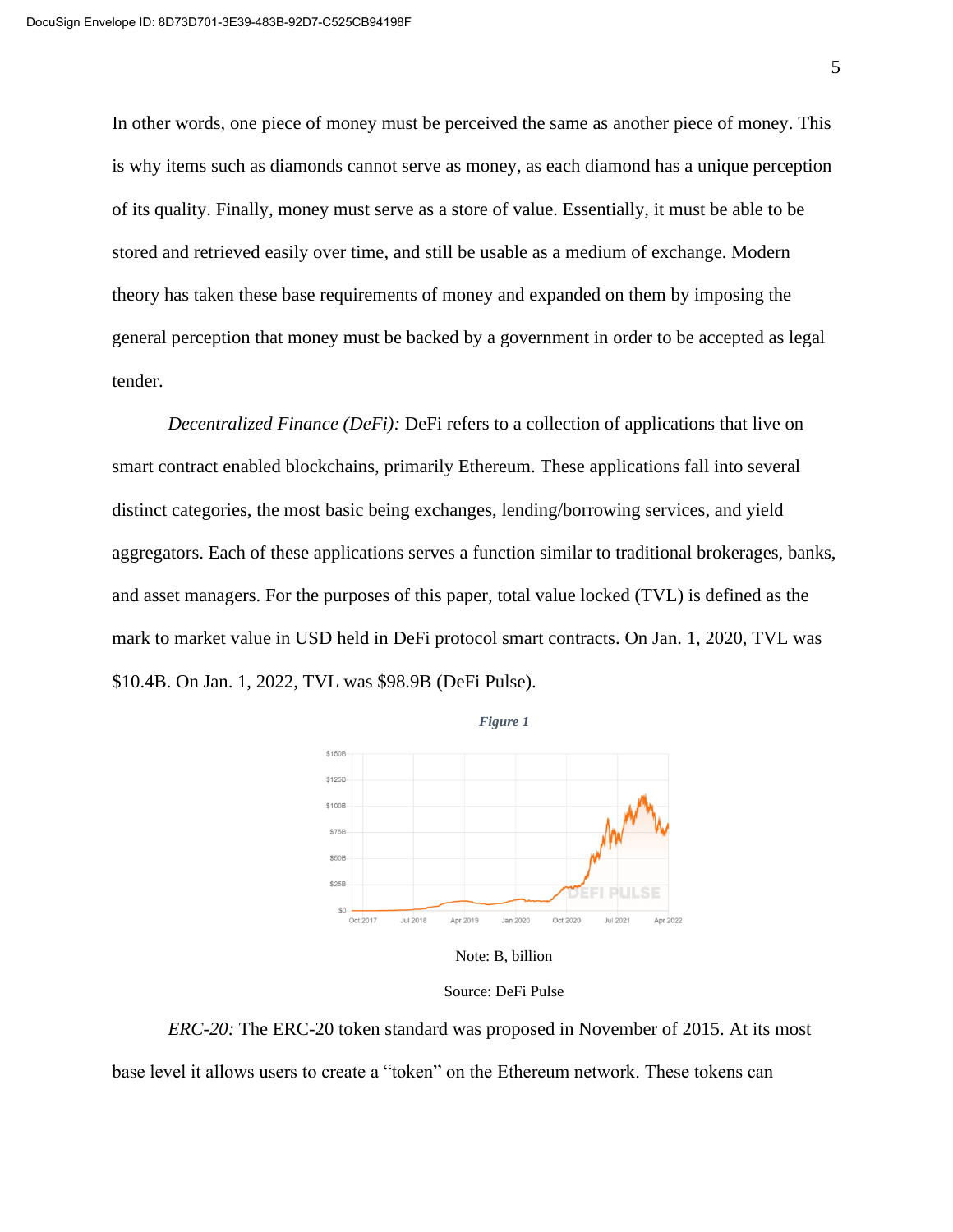represent anything within the network. The ERC-20 proposal laid down the standard to implement several of the characteristics of money in the Ethereum environment. First and foremost, it allows for fungibility. ERC-20 tokens have properties that behave exactly the same as the ETH token, meaning that one token will always be equal to all other tokens. Additionally, the proposal implemented functionality that allowed smart contracts (programs) to transfer tokens from one account to another, get current token balances, get total supply of the token on the network, and approve if an amount of token can be spent by a third-party account. The ERC-20 standard serves as the base for the following token types.

*Stablecoins:* Stablecoins are tokens whose intrinsic nature is to offer price stability. They are intentionally designed to have a value pegged to a reference point. This reference point can be another crypto asset, a fiat currency, or even the price of a commodity. The most popular implementation of stablecoins is as assets pegged to the USD. Stablecoins can exist in a variety of formats. Two of the biggest tokens by market cap are USDC and USDT, both of which are asset backed. Asset backed are collateralized by reserves worth a dollar value equivalent to the number of stablecoins issued. The reserves of off chain custodians are housed by an institution such as a bank or company. Stablecoin protocols can also host their reserves on-chain, such is the case with DAI, the stablecoin issued by MakerDAO. MakerDAO allows users to create, or "mint" one USD worth of DAI with the deposit of 1.50 USD worth of ETH to their smart contract treasury.

Stability of these two tokens is dependent on different principals. The stability of DAI is from arbitrage traders, liquidators, collateral and MakerDAO's ability to mint MKR token to ensure DAI stays on target. The stability of USDC is from arbitrage traders and large institutions buying USDC using dollars. This provides an interesting dynamic because MakerDAO can

6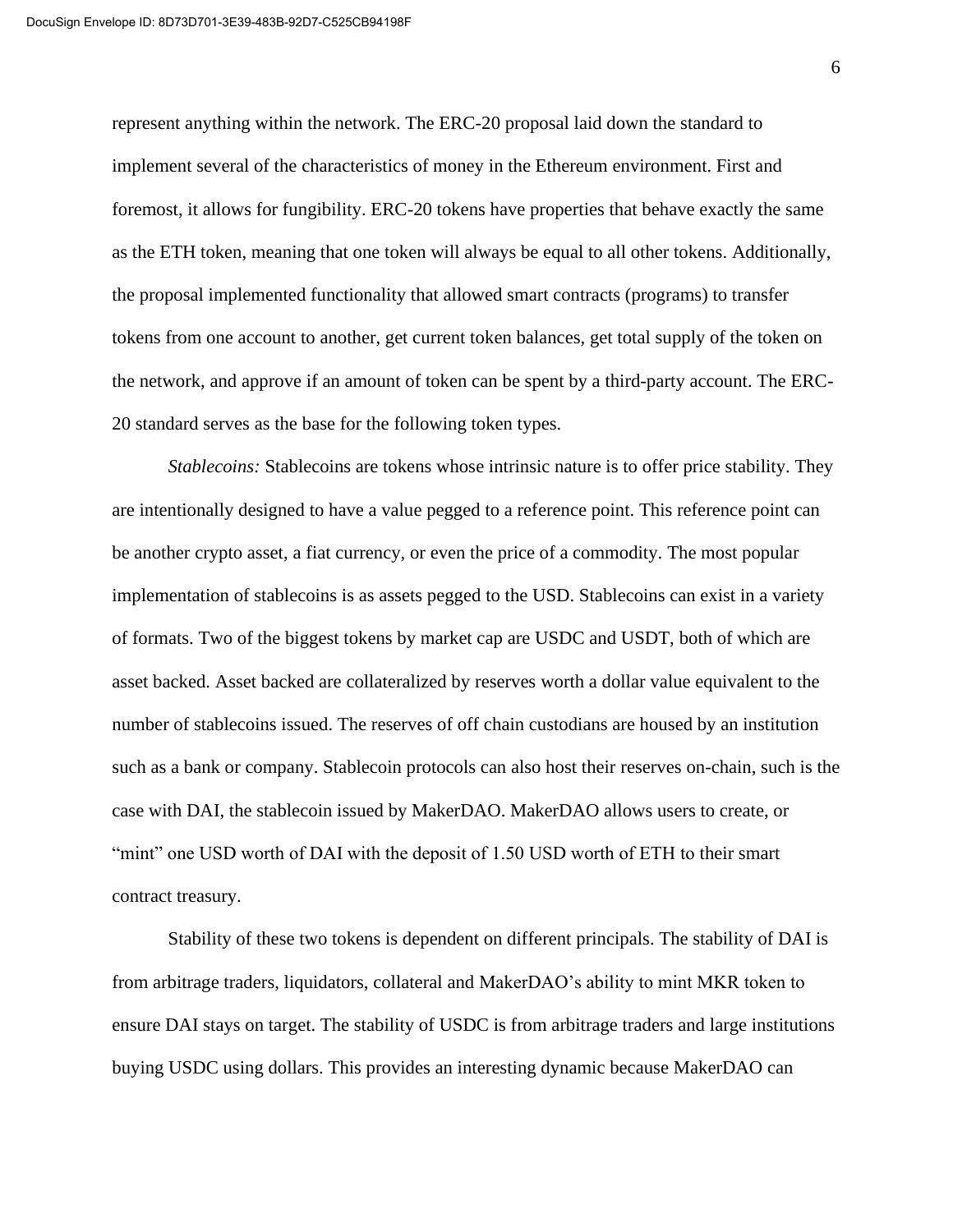always issue more MKR token to ensure the stability, as long as people are willing to buy MKR in exchange for dollars. USDC relies on trust that institutions will always have enough dollars to trade for digitized dollars.

Finally, stablecoins can maintain their peg algorithmically. In this case, there is no reserve backing. Algorithmic stablecoins are the highest risk form of the token class.

Stablecoins have a variety of use cases. Often the primary two uses are for tax purposes and to reduce exposure to more volatile underlying crypto tokens.

*Liquidity Provider (LP) tokens:* LP tokens are created when a user deposits liquidity into a pool on an exchange. These LP tokens represent the proportional share of the total pool that a depositor has rights to. A key difference is that rather than borrowers who pay interest on their loans, there are traders who pay a fee every time they make a trade. Each exchange charges its own swap fee, which is then distributed pro-rata back to liquidity providers. These tokens generally possess the same property of composability as ERC-20.

*Governance tokens:* Governance tokens can be thought of as an evolution of traditional common stock shares. Some governance tokens, like Uniswap' s UNI token, only give holders the ability to vote in the on-chain governing process. These tokens do not provide any sort of income, and aside from voting abilities, the only native incentive to hold this type of governance token is price appreciation. Other governance tokens provide the same voting power but come with an additional benefit. They can be staked (deposited) to earn a percentage of the revenue generated by a protocol.

## 2 Yield Mechanisms

*Principal:* In the realm of DeFi base yield is generated through three base mechanisms: borrowing demand, liquidity mining, and revenue sharing. A fourth mechanism, built upon these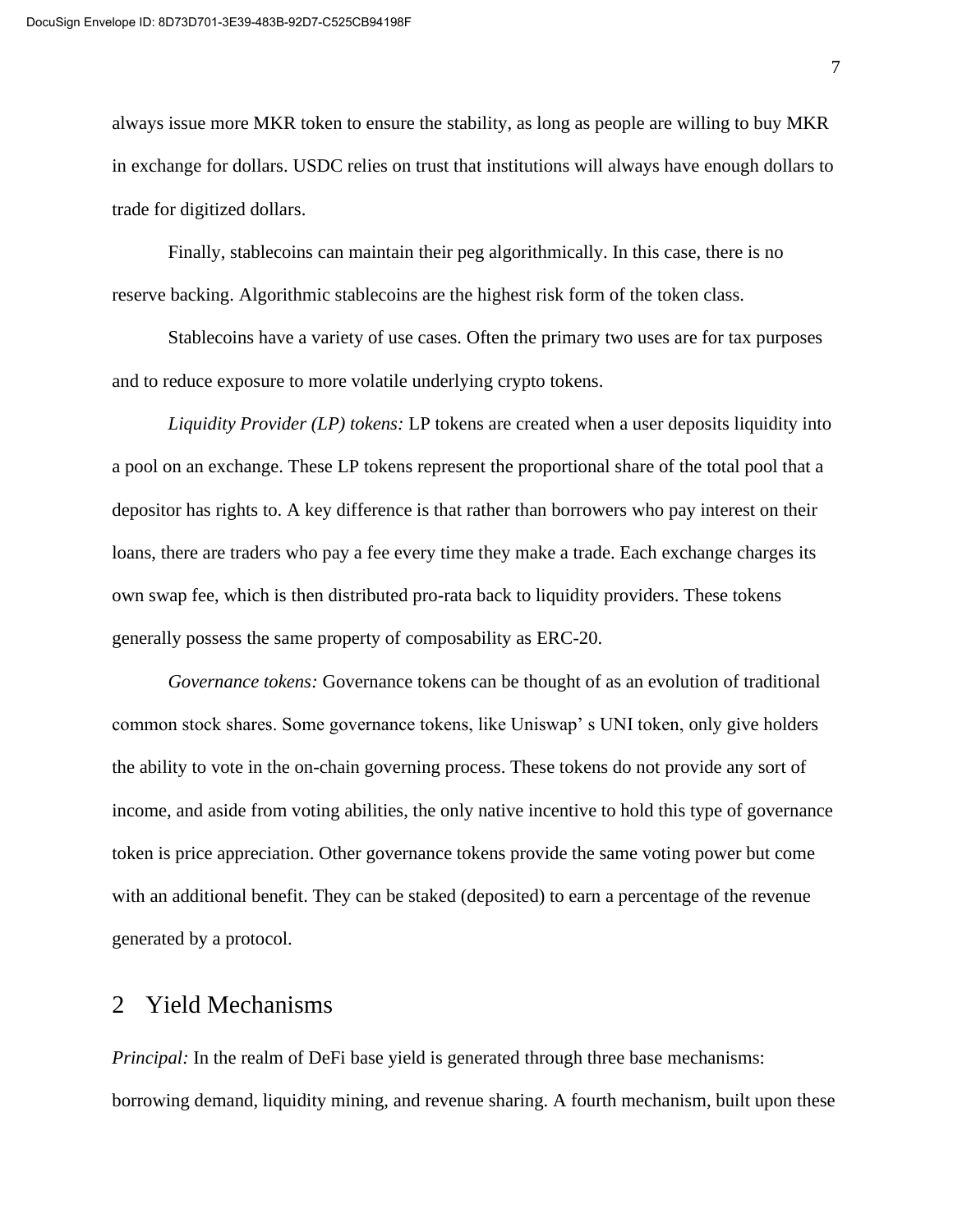three methods is yield aggregation, in which a separate smart contract takes advantage of the composability of DeFi platforms to automate the yield farming process and often maximize potential yield generated (Cousaert et. al. 2021).

*Liquidity Mining:* Often new protocols will incentivize users to adopt their protocol by rewarding early adopters with native tokens. These native tokens often have governance properties. Tokens with these governance properties have some intrinsic value as the token represents a voting say in the strategy of the protocol in the future. Additionally, since these tokens are often distributed in the early stages of the protocol life cycle, they are given additional value by speculative traders looking to make a profit.

*Revenue Distribution:* Certain tokens entitle a user to a portion of the revenue that a protocol generates through fees. Uniswap V3 LP tokens act as receipts for liquidity deposited into the pool and are redeemable for the holder's proportion of the pool plus the fees generated from swaps in the pool. Other decentralized exchanges employ different mechanisms to achieve a similar outcome, though there is a dark side. Rather than reward the liquidity providers with the full fee taken from each swap, this model distributes a fraction of the fee to the LP's and distributes the rest of the rewards to users who deposit the platform governance token into a smart contract. Often times, the biggest depositors of governance tokens are venture capitalists who funded the platform inception.

*Demand for Leverage:* Following the laws of supply and demand, as the demand for loans from DeFi lending platforms grows as does the interest rate that borrowers must pay on these loans, thus leading to higher lending rates for depositors. In a bullish market, borrowers are inclined to use lending platforms to take on leverage. They do this through creating what is known as a "leveraging spiral" or recursive leverage, in which traders deposit a token like ETH

8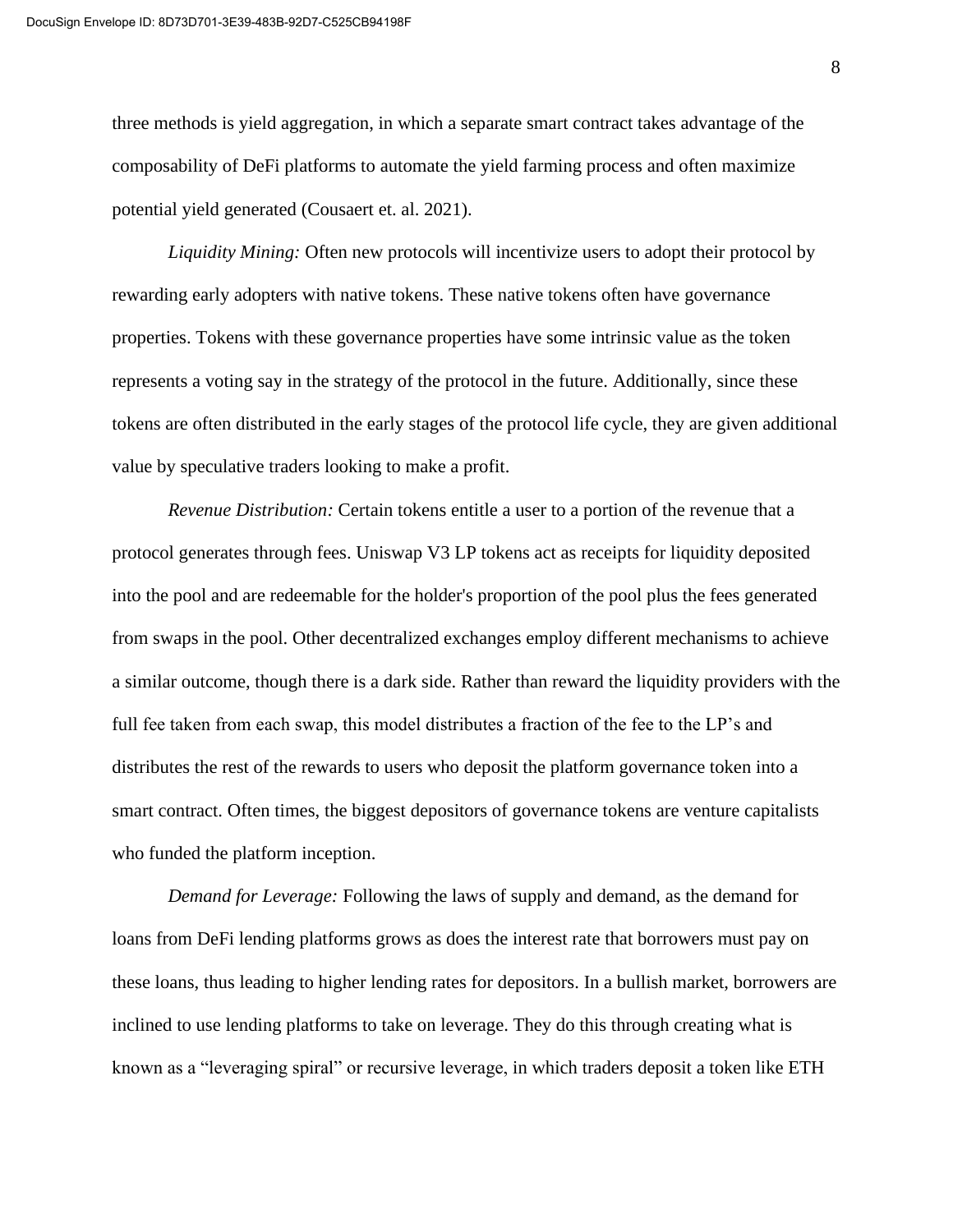into a lending platform, borrow a stablecoin like DAI against that deposit, swap their DAI into ETH, and repeat the process (Vadgama et. al. 2022). Compound Finance is one of the most popular lenders in DeFi. On April 1, 2021, the 7-day moving average of the borrow rate on DAI was 9.55%, compared to 4.42% on April 1, 2022. This specific type of yield is distributed to platform users in the form of cTokens or tokens created by the Compound platform that reflect the value of the underlying deposited asset as well as interest accumulated on the deposit.

*Yield Aggregation:* A more novel method of yield generation is through yield aggregation platforms. Protocols such as Yearn, and Pickle generate yield by pooling user funds into "vaults" or other similarly named vehicles. In the case of Yearn, users deposit funds into a "vault" in exchange for yTokens or yvTokens. These tokens are redeemable for the initial deposit into the vault plus any accrued yield. To use plain language, funds are deposited into a program that executes a pre-defined trading strategy to generate yield for all users with funds deposited into the contract. Yield aggregation platforms charge a fee for their services.

## 3 Protocol Types

#### 3.1 Decentralized Exchanges

*Principal:* The decentralized exchange (DEX) serves the same function as a traditional asset exchange with a key difference. In the traditional model liquidity has been owned by a group of professional trading firms. This concentrated liquidity opens markets to the risk of asset manipulation and restriction during periods of high volatility. DEX pools allow any market participant to provide liquidity. This lowers the barriers to entry for new tokens to be created and helps increase resistance to manipulation and censorship. Most major DEXs function in one of two primary ways: either using an automated market maker (AMM) or through a decentralized order book exchange.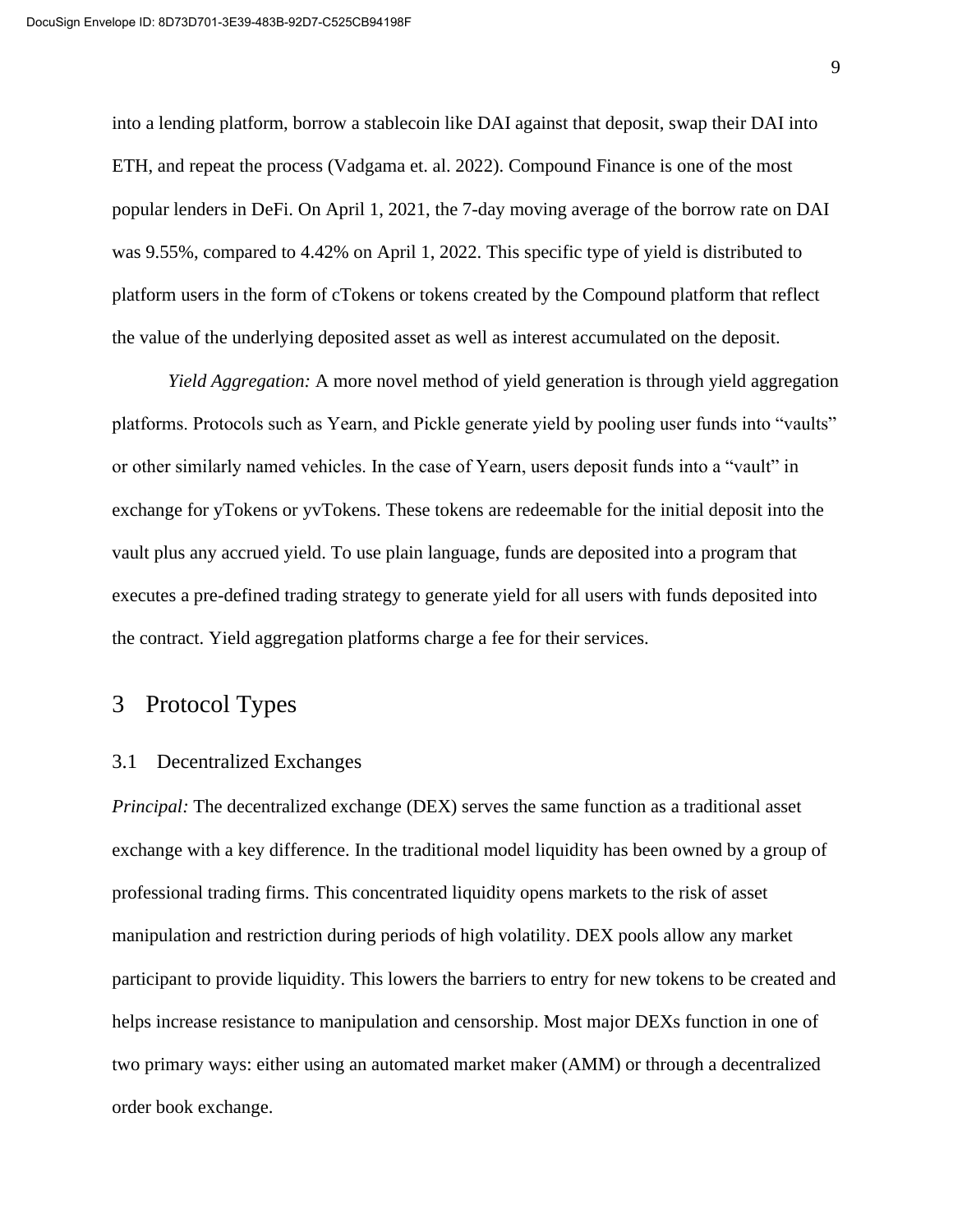

*Constant Product Market Maker:* The most common method for a DEX to enable trading is through the use of a constant product market maker (CPMM). The CPMM is a smart contract that facilitates trades by hosting a pool of two or more assets. These pools of funds are known as liquidity pools. In order to make a trade, a user deposits one asset into the pool

and receives their desired asset. The smart contract calculates the exchange rate (price) based on the liquidity pool's token reserve ratio, defined as the amount of token A vs the amount of token B in the pool. In its most basic form, the constant product model can be expressed by the function  $xy = k$ , where x and y denote the smart contract's token reserves and k is a constant. The constant *k* changes between trades.. The constant is also subject to fluctuations from fees taken as incentives to liquidity providers. These fees will be exempt from the following analysis. Considering that the prior equation must hold, each trade f, we get  $(x + \Delta x) \cdot (y + \Delta y) = k$ . It can then be easily shown that  $\Delta y = (k/(x + \Delta x)) - y$ . Consequently,  $\Delta y$  will assume negative values for any Δ*x* > 0. Thus, any trade will result in an increase the pool's quantity of *x* and decrease the pool's quantity of *y*. This is modeled by the convex curves shown in Figure 2. A liquidity pool using this model cannot be depleted, as tokens will get more expensive with lower reserves. When the token supply of either one of the two tokens approaches zero, its relative price rises infinitely as a result (Schär 2021).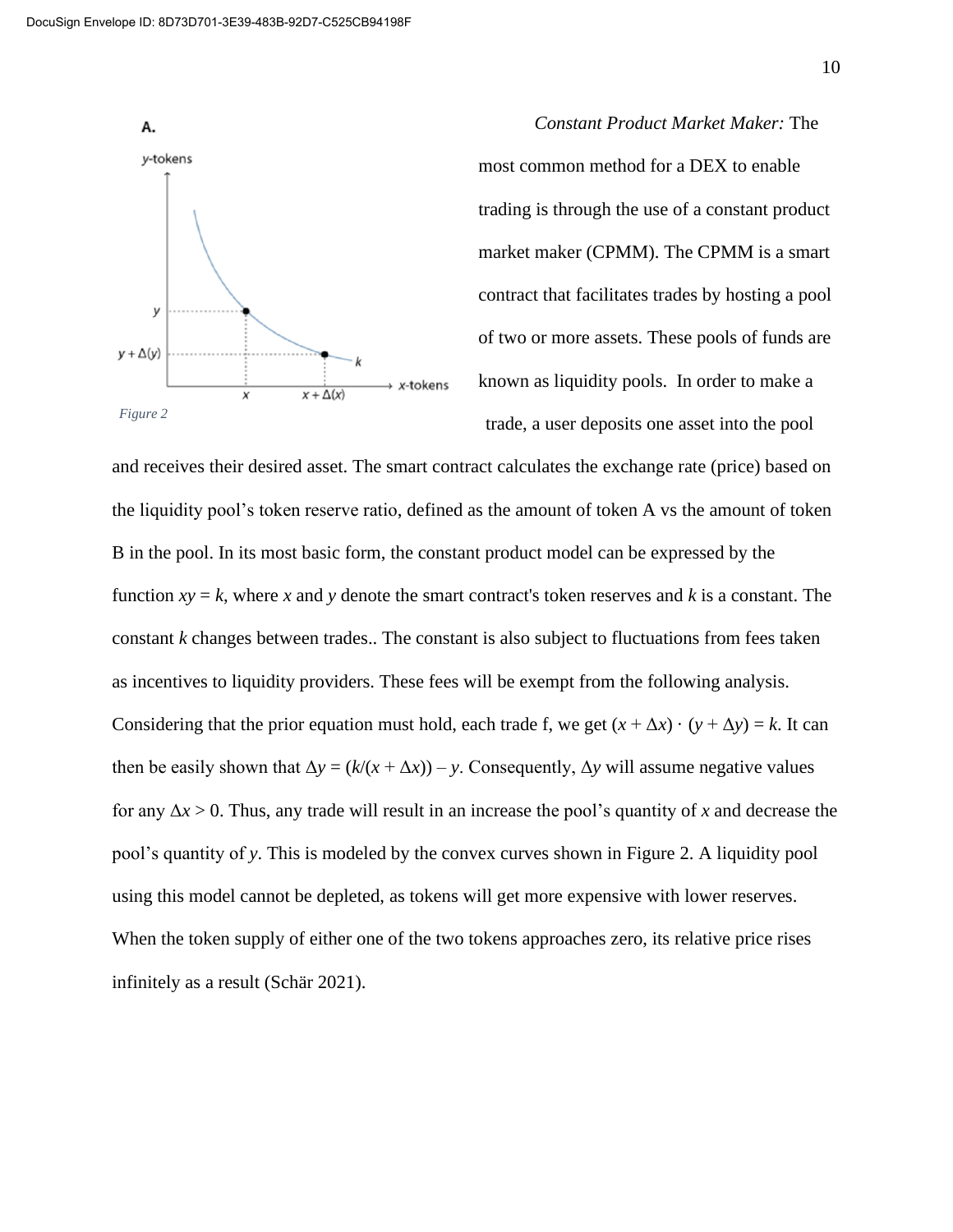*Decentralized order book:* There are a variety of ways decentralized order books can be implemented. While they all use smart contracts for on-chain transaction settlement, they have slight differences in how the order books themselves are hosted.

One approach is the on-chain order book, where every buy/sell order is stored in the smart contract. This approach is highly unfavorable as it causes traders to incur massive amounts of network fees. This disadvantage becomes significantly more costly when markets are volatile as there are many more cancelled orders which incur a fee (Schär 2021).

Another is the off-chain order book, where the book is hosted off chain and then trades are settled on-chain. Off-chain order books are hosted and updated by centralized third parties generally referred to as relayers. These parties provide takers with price and volume information that they need to select an order they would like to fill. Though some centralization and dependencies are introduced into the system using this approach, the risks are mitigated by limiting the role of the relayer to that of a communicator. They are never in control of funds, perform matching, or execute trades. Decentralized order books are not commonly used in DeFi due to high fees and security concerns.

#### 3.2 Lending Platforms

*Principal:* DeFi lending platforms serve a similar purpose to TradFi lenders. They incentivize users who wish to deposit their assets so that others can borrow assets. Unlike traditional lenders, all the parameters of the loan, like interest, maturity, and asset prices, are contained within a smart contract. These smart contracts also include clauses to facilitate trust between parties. DeFi lenders set themselves apart from each other through differentiation in mechanisms used. Though the underlying economic principals differ, the basic mechanisms remain constant.

11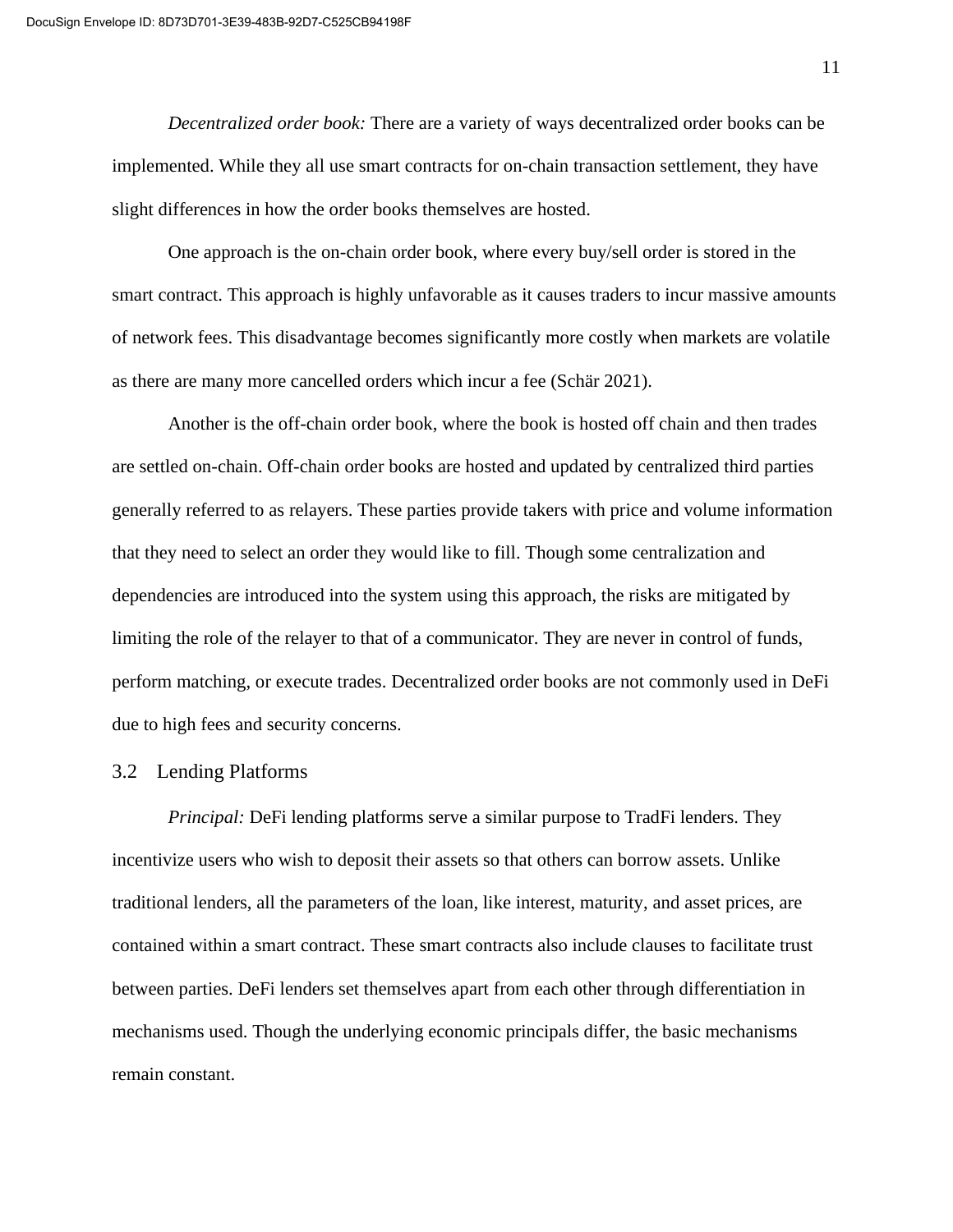*Collateralization Ratio:* Currently, there are no major DeFi lending platforms which offer uncollateralized loans. Without access to centralized consumer credit scores or other information about a borrower's credit worthiness protocols have no way of identifying default risk. Because of this, platforms such as Aave, Compound, and MakerDAO require loans to be overcollateralized, meaning that a borrower cannot take out a loan larger than the amount of collateral that they have posted to the platform. A common metric to measure the health of a loan is the collateralization ratio, or collateral-to-borrow ratio<sup>5</sup>. Each asset that is usable as collateral on a protocol has its own collateralization ratio based upon the price volatility of the asset. For example, say a user wants to borrow 100 USD worth of USDC using ETH as collateral at a collateralization ratio of 1.25, the user must deposit 125 USD worth of ETH.

*Liquidations:* Liquidations are the fundamental mechanism by which platforms ensure that loans remain overcollateralized by a margin large enough to ensure that price volatility does not place the collateral value in jeopardy. For security reasons the Ethereum blockchain does not allow positions to be automatically liquidated by a smart contract (Perez 2021). Because of this, an incitive is given to third party actors to make what is known as a liquidation call. Any network participant can liquidate a position that meets the liquidation parameters of the platform. To make a liquidation call the third party essentially buys the collateral from the protocol at a discount, thus paying back the borrowed funds.

*Interest Rates:* Each protocol has their own model for deriving the rates on each asset. The most common model is known as a "kinked rate" model in which interest rates sharply change past some defined threshold (Gudgeon et. al. 2020). This threshold is commonly based upon what is known as a utilization ratio, defined as the ratio of total loans to gross deposits.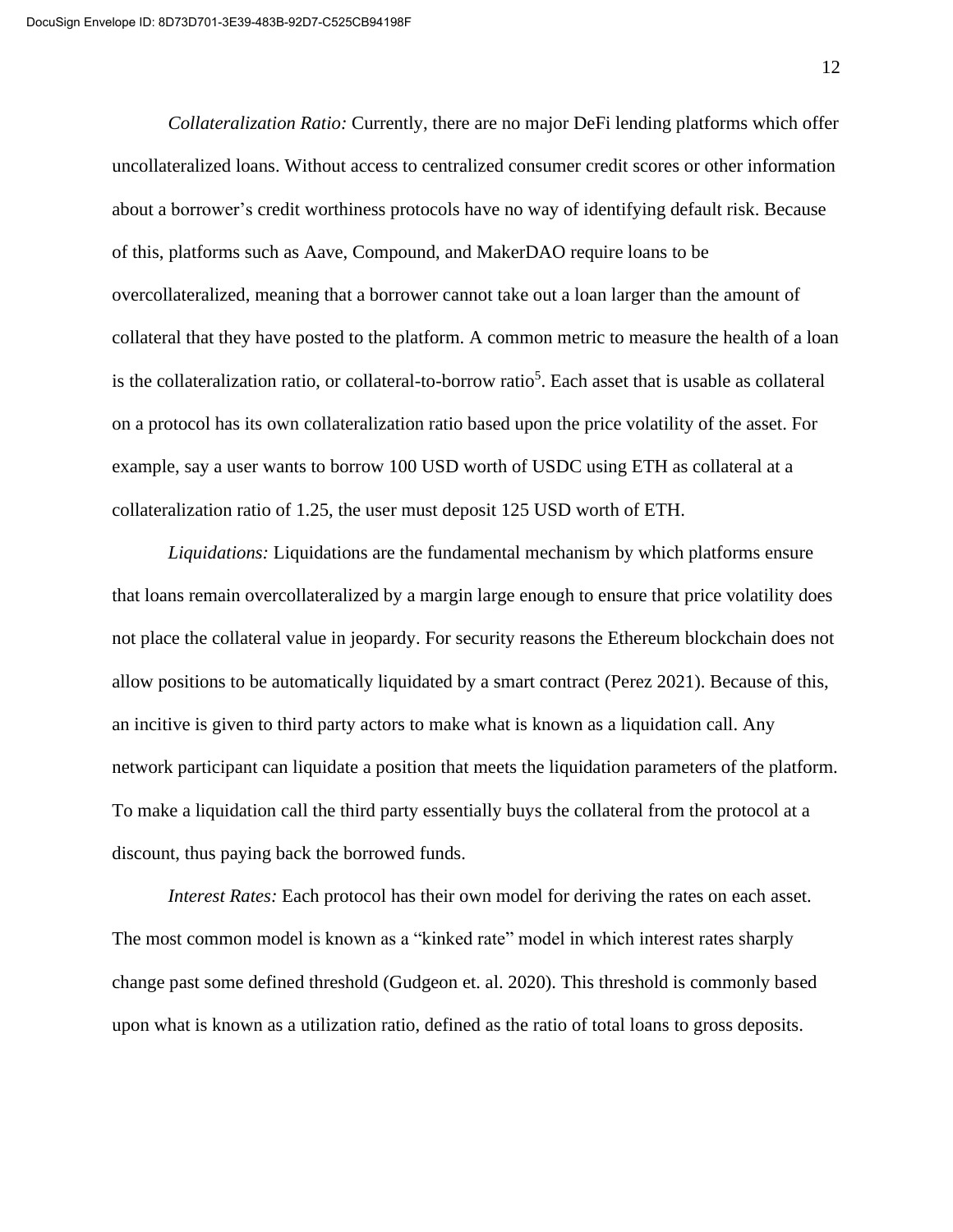When this ratio passes a certain point deemed optimal by platform governance the interest rate slope sharply increases.

*Interest and Reward Distribution:* A common model for interest distribution is through the use of what I will be calling xTokens. Employed by Aave in the form of aTokens and Compound in the form of cTokens these are assets which represent a user's proportional share of a lending pool as well as accrued interest. xTokens represent an ownership stake in the underlying market. For each unit of token deposited into the market the user receives an amount of xToken representative of their proportion of the lending pool. These tokens continuously accrue interest which makes the intrinsic value of the xToken higher than the underlying asset. xTokens are always redeemable for the original deposit amount plus accrued interest.

#### 3.3 Yield Aggregators

*Principal:* A yield aggregator is a type of protocol that aggregates user funds and invests them in a variety of yield generating services/strategies. Essentially a smart contract based fund manager, the yield aggregator automatically executes an investment strategy on behalf of users. There is no set model for yield aggregators as each platform offers unique products. These products simplify and amplify the yield generation process.

*Composability and Examples:* Yield aggregators take advantage of the premise of composability across DeFi by integrating many different protocols. One of the most popular yield aggregators, Yearn, offers a product known as "Vaults." One specific example is the "Curve MIM-UST" Vault. Users provide liquidity to the MIM-UST pool on Curve and then deposit the LP tokens to the Vault, which then deposits them to Convex Finance where they earn rewards in the form of CVX. The earned tokens are then collected and reinvested back into the strategy.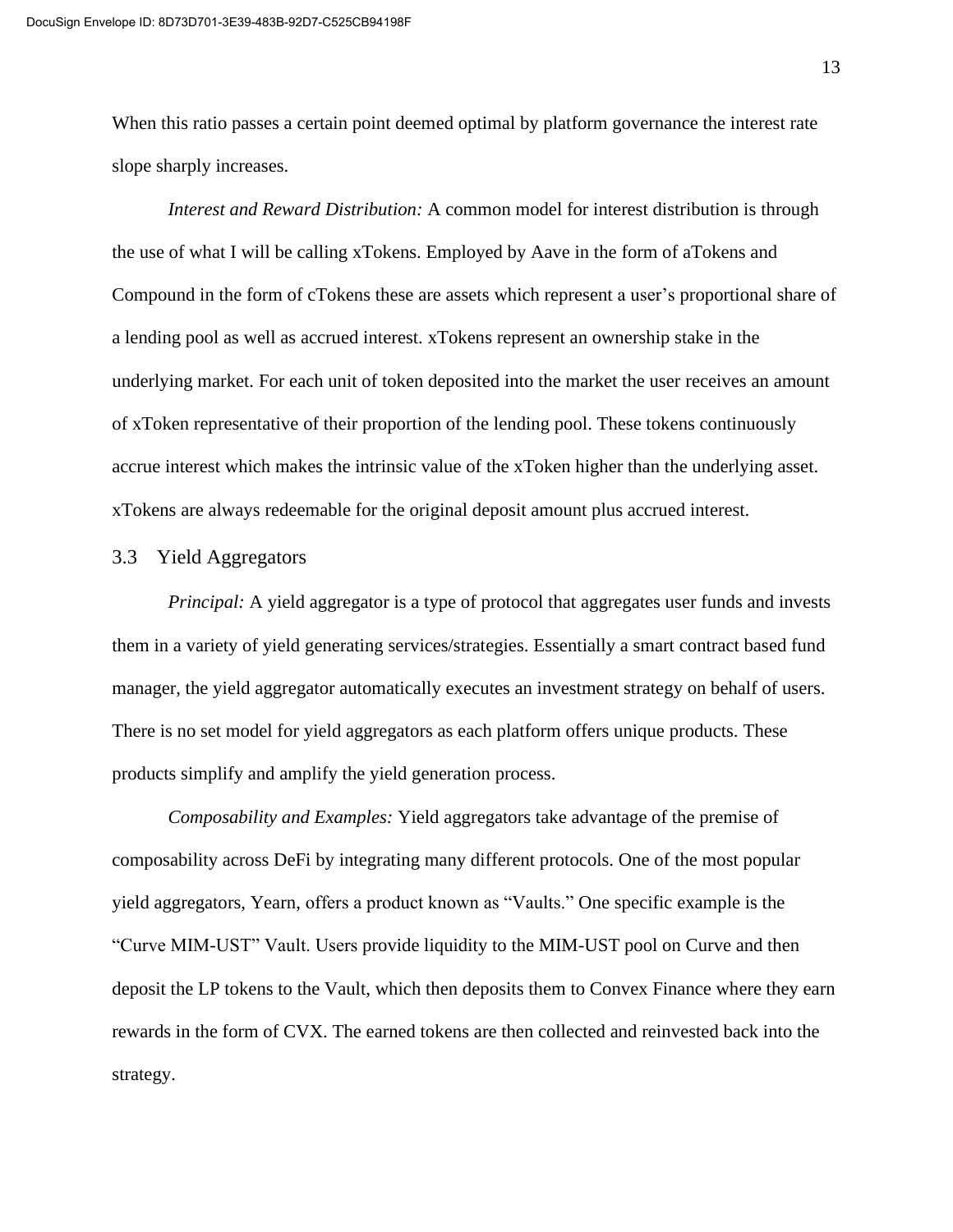Another example is the Pickle Finance. A user can deposit funds a "Pickle Jar" where they are then used to execute a trading strategy and generate yield. The profits of this yield are then reinvested back into the strategy. Pickle takes the process one step farther. When the user deposits their LP tokens into the Pickle Jar they receive pTokens which can then be reinvested into a "Farm" where they earn additional yield.

*Fees:* Yield aggregation protocols charge a fee for their services. In the case of Yearn it is a simple two and twenty structure. A two percent fee is taken from all assets in a pool, and a 20 percent fee is taken from any excess yield generated by the pool. Pickle operates in a significantly different manner, where they only charge fees on the reward tokens farmed in the aggregation strategy. Each yield aggregator has their own fee structure, and this is part of what makes them such a unique product.

## 4 Yield Farming Strategies

#### 4.1 Overview and Assumptions

To interact with DeFi apps, one must have a "wallet" on the host network. This wallet serves as a user's identity across all apps that they visit. By connecting their wallet to the smart contracts powering the dApp, they are allowing the program to view their unique identity and the amount of assets available to transact with. One of the most popular wallet applications is Metamask.

The following sections will assume that the reader has the Metamask (or other supported wallet) extension installed to their web browser and has a sufficient quantity of the network token to pay for transaction fees (gas).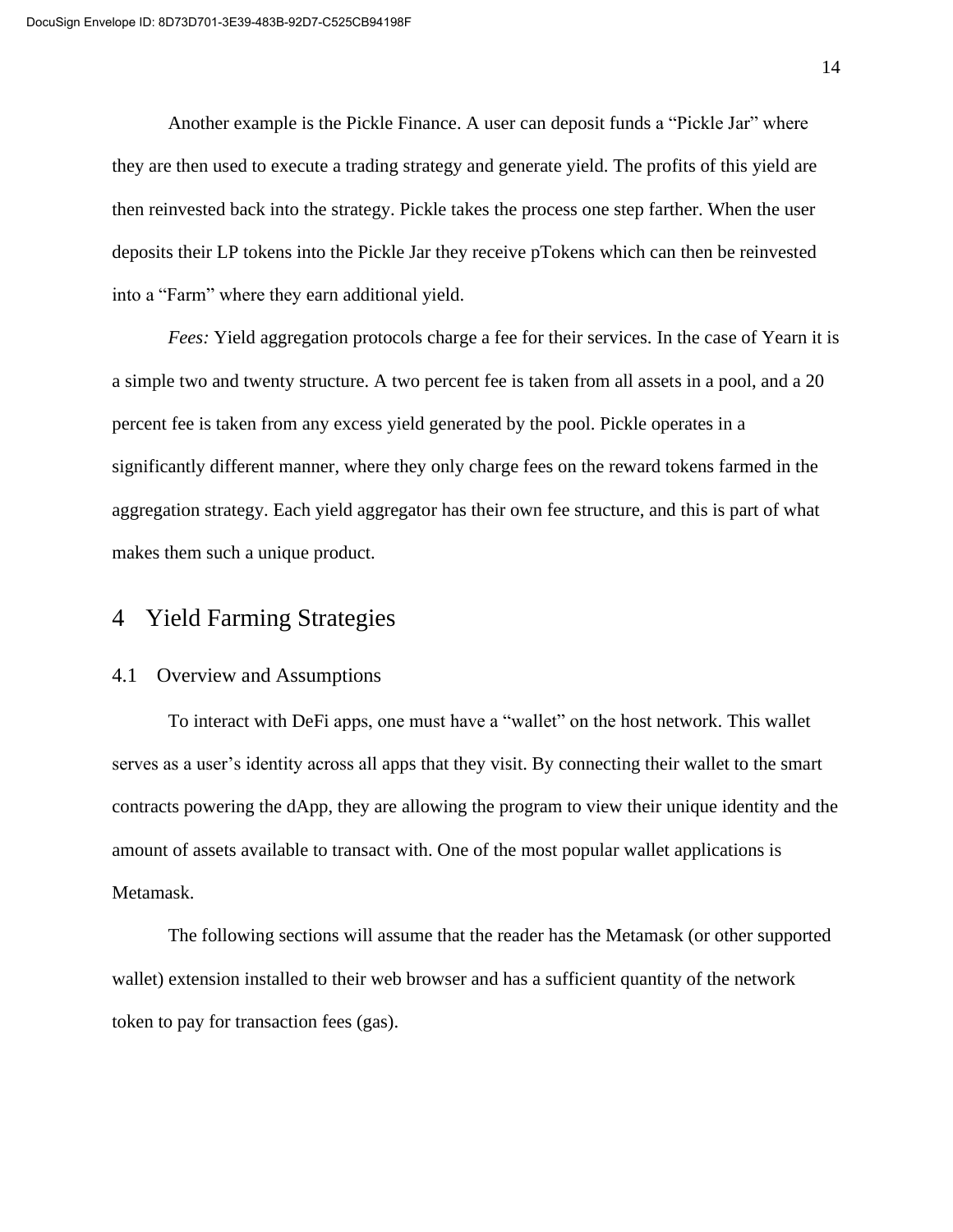#### 4.2 Cash Trades

*Overview:* The premise of earning interest on funds deposited into a bank has existed since the dawn of banking. This strategy will be explored three ways. First through the lending of a stablecoin, second through the lending of another token like ETH, and third through depositing in a yield aggregator. Naturally the stablecoin strategy is the least risky as it provides minimal to no exposure to market priced assets.

*Rate Models:* To initiate a lending strategy on a lending platform, in this case Aave, the user must visit the website that hosts the dApp. From here they review the various assets available to use as collateral on the platform as well as the deposit APY currently associated with that asset. The deposit rates on Aave are constantly subject to change as they are highly dependent on the utilization rate of the asset, amongst other factors. However, Aave does also offer fixed-rate loans, which are useful when rates are historically low. These fixed rate loans are also dependent upon the utilization rate as well as other factors.

Utilization rate is defined as the ratio of the amount of funds currently borrowed to the amount deposited on the platform. As the utilization rate increases and there is less capital available, the model reflects high interest rates. This encourages the repayment of outstanding variable-rate loans and additional capital deposits. When the utilization rate is low, reflecting a lower demand for capital, the model reflects lower interest rates to encourage the borrowing of funds.

Interest rate models on Aave follow the "kinked rate" model discussed earlier. This model leads to a very rapidly increasing borrow rate once the utilization rate passes a certain point, around 75%. This helps ensure that the Aave treasury is not exposed to outsized risk.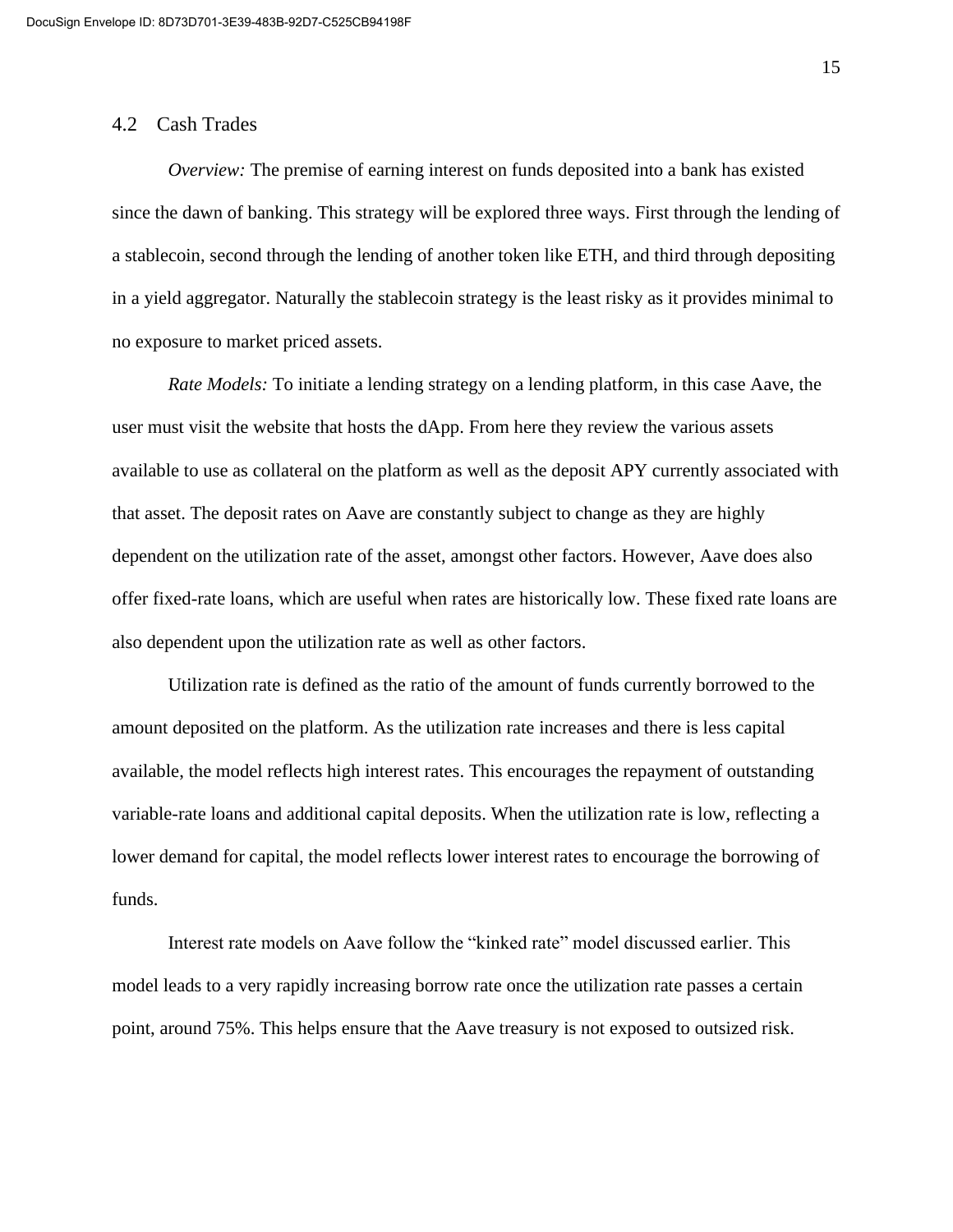Yearn Finance has a much different approach to their rates. Yearn generates yield for vault depositors by executing one of or a combination of several different strategies. This leads to inconsistent yields at any given time. Yearn yields also auto-compound every time rewards from a strategy are harvested and redeposited into a vault. Due to these factors, Yearn estimates an APY and provides this number on the dashboard.

It was found that often the lending rates on stablecoins on platforms like Gemini diverge from lending rates on the dollar. For example the lending rates for dollars and ETH on Aave currently are 2.25% and 0.71%. The lending rates on Gemini are 3.43% and 1.26%. In a traditional sense this would imply that the demand for currency is higher on Gemini thus they can lend the currency at a higher rate. However, an argument can be made that this additional yield is associated with the risk that Gemini offers uncollateralized loans.

*Stablecoin Lending Model:* In its simplest form the future value of money is defined mathematically as  $FV = I * (1 + R * T)$  where R is the annual interest rate, T is the number of years, and FV is the value at the end of these years. Due to the multi-faceted nature of the interest rate model it is nearly impossible to predict what rates will look like in the future or when they will change. These factors are key in projecting the total yield generated by a lending strategy. For this reason the analysis in Figure 3 holds these assumptions: 1) The interest rate shown at the time of deposit is stable. 2) The value of governance token rewards offered in addition to the deposit rate is negligible. The top line is the number of months that the funds remain deposited, and on the left is the APY shown to users at the time of deposit. The current deposit rate is 2.73%.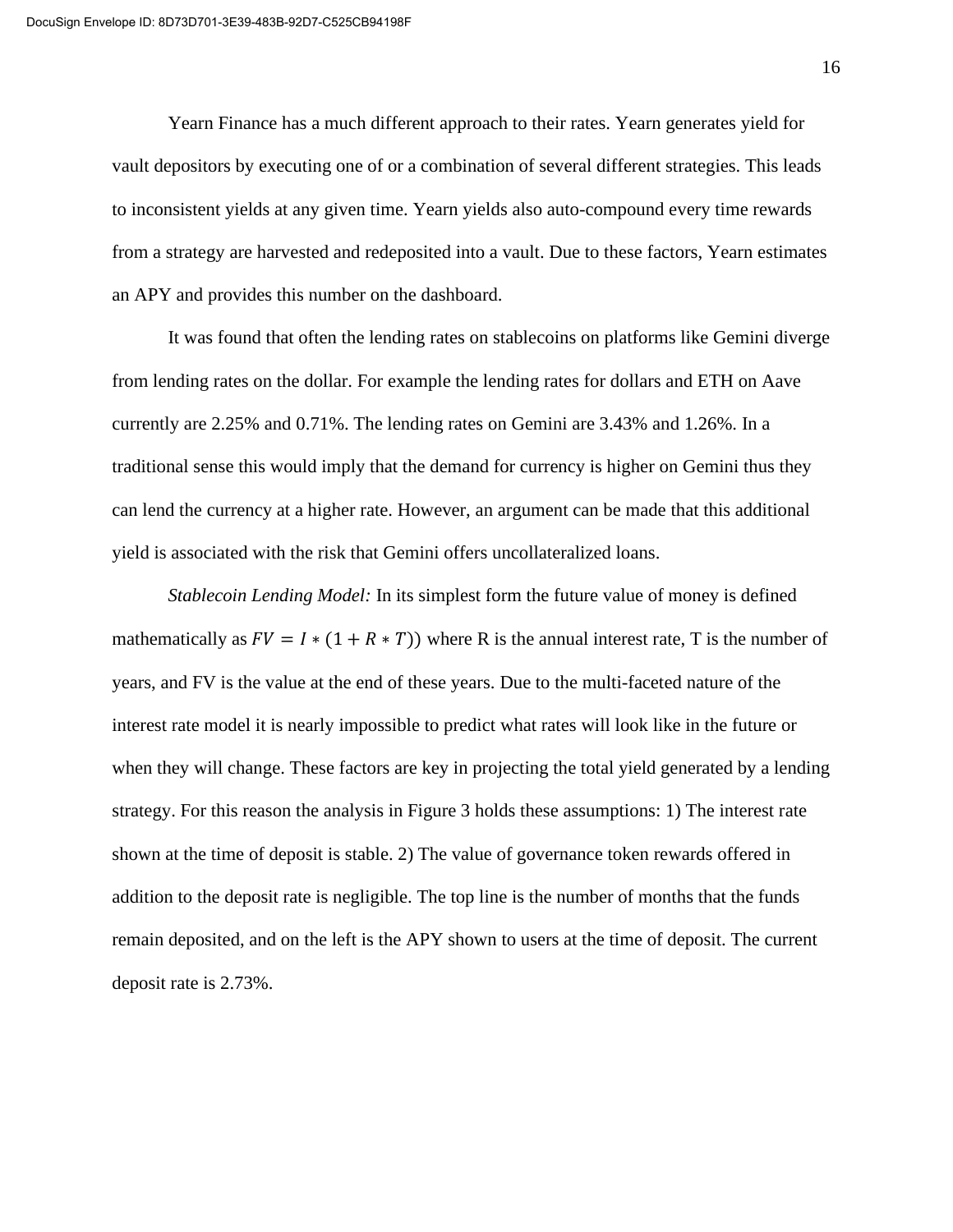| 6                                                                                                               | 12 | 18 | 24 | 36 | 42 | 48 | 54 | 60 |
|-----------------------------------------------------------------------------------------------------------------|----|----|----|----|----|----|----|----|
| 1% \$1,005.00 \$1,010.00 \$1,015.00 \$1,020.00 \$1,030.00 \$1,035.00 \$1,040.00 \$1,045.00 \$1,050.00           |    |    |    |    |    |    |    |    |
| 1,50% \$1,007.50 \$1,015.00 \$1,022.50 \$1,030.00 \$1,045.00 \$1,052.50 \$1,060.00 \$1,067.50 \$1,075.00        |    |    |    |    |    |    |    |    |
| 2.00% \$1,010.00 \$1,020.00 \$1,030.00 \$1,040.00 \$1,060.00 \$1,070.00 \$1,080.00 \$1,090.00 \$1,100.00        |    |    |    |    |    |    |    |    |
| 2.25% \$1,011.25 \$1,022.50 \$1,033.75 \$1,045.00 \$1,067.50 \$1,078.75 \$1,090.00 \$1,101.25 \$1,112.50        |    |    |    |    |    |    |    |    |
| 2.50% \$1,012.50 \$1,025.00 \$1,037.50 \$1,050.00 \$1,075.00 \$1,087.50 \$1,100.00 \$1,112.50 \$1,125.00        |    |    |    |    |    |    |    |    |
| 2.75% \$1,013.75 \$1,027.50 \$1,041.25 \$1,055.00 \$1,082.50 \$1,096.25 \$1,110.00 \$1,123.75 \$1,137.50        |    |    |    |    |    |    |    |    |
| <b>3.00%</b> \$1,015.00 \$1,030.00 \$1,045.00 \$1,060.00 \$1,090.00 \$1,105.00 \$1,120.00 \$1,135.00 \$1,150.00 |    |    |    |    |    |    |    |    |
| <b>3.50% \$1,017.50 \$1,035.00 \$1,052.50 \$1,070.00 \$1,105.00 \$1,122.50 \$1,140.00 \$1,157.50 \$1,175.00</b> |    |    |    |    |    |    |    |    |
| 4.00% \$1,020.00 \$1,040.00 \$1,060.00 \$1,080.00 \$1,120.00 \$1,140.00 \$1,160.00 \$1,180.00 \$1,200.00        |    |    |    |    |    |    |    |    |
| 5.00% \$1,025.00 \$1,050.00 \$1,075.00 \$1,100.00 \$1,150.00 \$1,175.00 \$1,200.00 \$1,225.00 \$1,250.00        |    |    |    |    |    |    |    |    |

*Figure 3*

*Ethereum Lending:* While similar to the stablecoin lending model the profit calculation for lending ETH depends on another key factor: the price of Ethereum at both deposit and withdrawal. Ethereum denominated deposits earn interest not in dollar terms but in Ethereum terms. For example, a \$1000 deposited at 1% APY earns \$10 in a year, and 1000 ETH deposited at 1% APY earns 10 ETH in a year. However, if the price of ETH at the time of deposit is \$1 and the price at the time of withdrawal is \$2, the deposit actually yielded 2% APY in dollar terms not including the capital gains on the initial investment. The analysis in Figure 4 holds the following assumptions: 1) The interest rate shown at the time of deposit does not compound. 2) The funds will be deposited for one year. 3) The value of governance token rewards is negligible. 4) Deposited ETH was purchased at current market price of ~\$3,000 ETH/USD. The top line is the price of Ethereum at end of a year and the left is the APY shown to users at the time of deposit.

|  |  |  |  |  |  | $\frac{1}{2}$ 2,000 \$ 2,250 \$ 2,500 \$ 2,750 \$ 3,000 \$ 3,250 \$ 3,500 \$ 3,750 \$ 4,000             |  |
|--|--|--|--|--|--|---------------------------------------------------------------------------------------------------------|--|
|  |  |  |  |  |  | 0.05% \$ 667.00 \$ 750.38 \$ 833.75 \$ 917.13 \$1,000.50 \$1,083.88 \$1,167.25 \$1,250.63 \$1,334.00    |  |
|  |  |  |  |  |  | $0.10\%$ \$ 667.33 \$ 750.75 \$ 834.17 \$ 917.58 \$1,001.00 \$1,084.42 \$1,167.83 \$1,251.25 \$1,334.67 |  |
|  |  |  |  |  |  | 0.15% \$ 667.67 \$ 751.13 \$ 834.58 \$ 918.04 \$1,001.50 \$1,084.96 \$1,168.42 \$1,251.88 \$1,335.33    |  |
|  |  |  |  |  |  | $0.20\%$ \$ 668.00 \$ 751.50 \$ 835.00 \$ 918.50 \$1,002.00 \$1,085.50 \$1,169.00 \$1,252.50 \$1,336.00 |  |
|  |  |  |  |  |  | 0.25% \$ 668.33 \$ 751.88 \$ 835.42 \$ 918.96 \$1,002.50 \$1,086.04 \$1,169.58 \$1,253.13 \$1,336.67    |  |
|  |  |  |  |  |  | 0.30% \$ 668.67 \$ 752.25 \$ 835.83 \$ 919.42 \$1,003.00 \$1,086.58 \$1,170.17 \$1,253.75 \$1,337.33    |  |
|  |  |  |  |  |  | 0.35% \$ 669.00 \$ 752.63 \$ 836.25 \$ 919.88 \$1,003.50 \$1,087.13 \$1,170.75 \$1,254.38 \$1,338.00    |  |
|  |  |  |  |  |  | $0.40\%$ \$ 669.33 \$ 753.00 \$ 836.67 \$ 920.33 \$1,004.00 \$1,087.67 \$1,171.33 \$1,255.00 \$1,338.67 |  |
|  |  |  |  |  |  | 0.45% \$ 669.67 \$ 753.38 \$ 837.08 \$ 920.79 \$1,004.50 \$1,088.21 \$1,171.92 \$1,255.63 \$1,339.33    |  |
|  |  |  |  |  |  | 0.50% \$ 670.00 \$ 753.75 \$ 837.50 \$ 921.25 \$1,005.00 \$1,088.75 \$1,172.50 \$1,256.25 \$1,340.00    |  |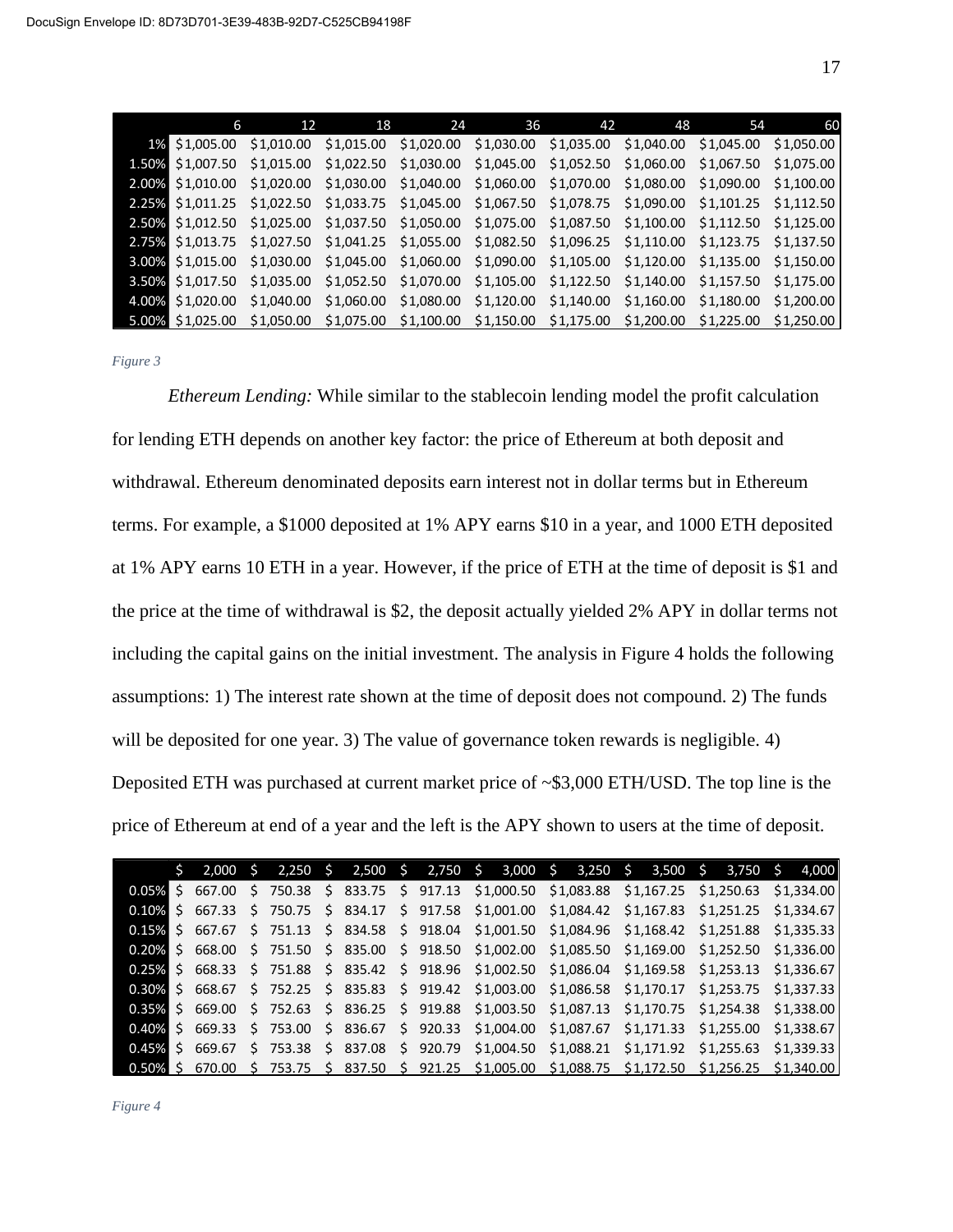*Yearn Strategies:* The USDC yVault implements five strategies to generate yield and optimizes between strategies given different market conditions.

Aave Flashmint Folding allows the contract to simultaneously supply and borrow USDC on Aave to maximize earnings. Flashmints are used to mint DAI from MakerDAO to close an undercollateralized position on Aave. This boosts the rewards earned. Earned rewards are harvested and sold for USDC which is redeposited into the strategy.

The Curve Yield Seeker supplies USDC to Curve Finance to earn CRV, the governance token of Curve. Similarly, the Single Sided Balancer strategy provides USDC to a stable pool on balancer and collects rewards in the form of Balancer's native token, BAL. Earned tokens are harvested and redeposited back into the strategy, which automatically switches to the most profitable pool.

Notional Finance is a DeFi product offering various maturity fixed-income products. The Notional Reinvest strategy supplies USDC at various maturities to earn a fixed rate yield on the USDC. At maturity, earned yield is harvested and deposited back into the strategy.

*Quantification:* Due to the nature of yVaults, it is nearly impossible to determine a definitive APY on deposits. However, Yearn estimates that the current APY on the USDC yVault is 2.71%. See the sensitivity model under the stable lending section for estimates of profitability.

#### 4.3 Leverage Trades

*Overview:* The concept of leverage, or using borrowed capital to increase position size, is not new. A user deposits a certain amount of collateral, borrows a percentage of the deposited collateral, and reinvests the borrowed capital, thus gaining increased exposure to the underlying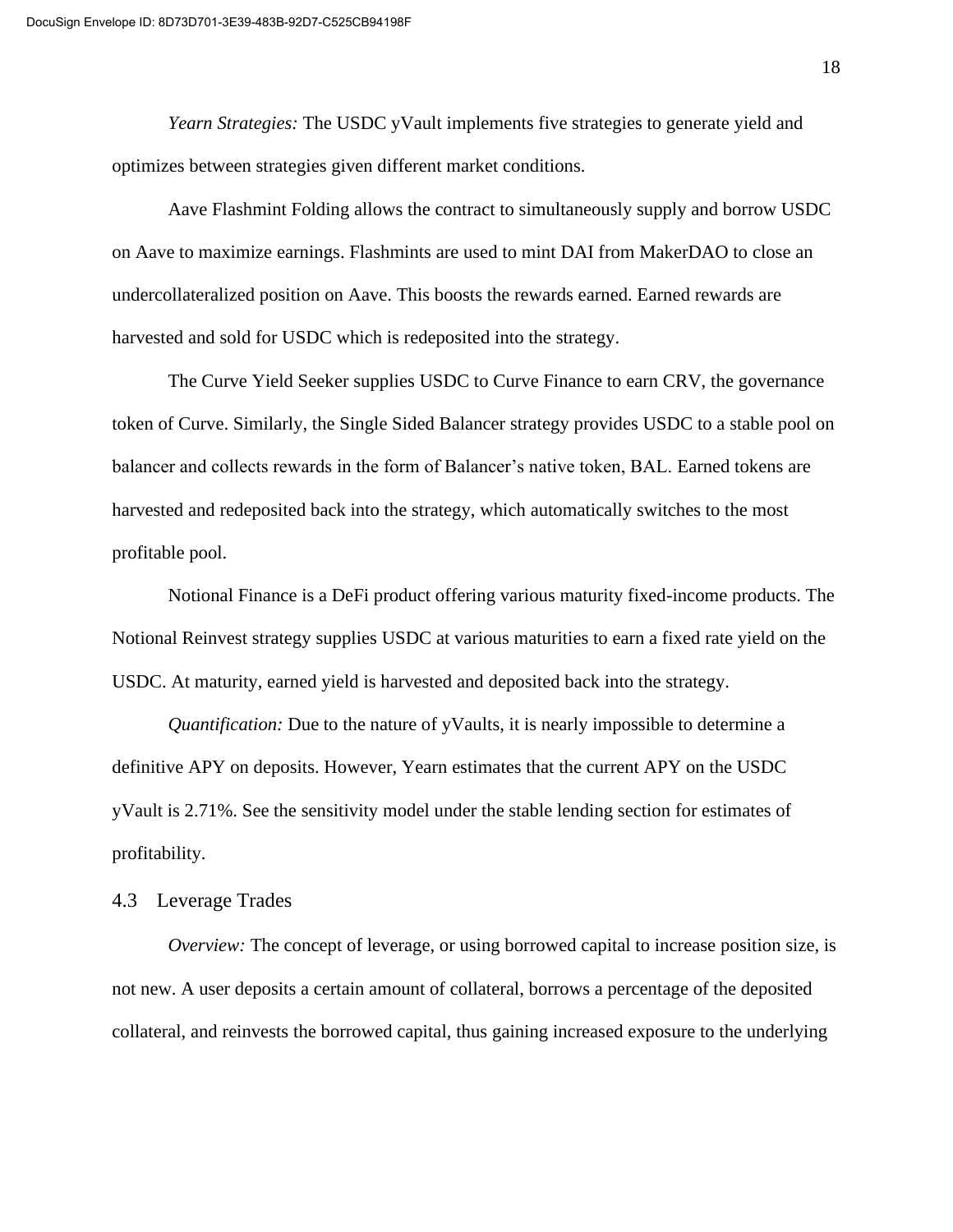asset. This increased exposure is the equivalent of magnifying a position's gains and losses. It inherently comes with increased risk for both parties.

*Liquidation:* The borrower must be weary of Aave's liquidation mechanism. Aave implements what they call the "Health Factor" calculated as:

## $\Sigma$ Collateral in ETH \* Liquidation Ratio Borrowings in ETH

When the health factor of the borrowers account drops below one, a third-party liquidator can call the liquidate function in the Aave application. This allows the liquidator to then step in and pay back up to 50% of the borrowed funds using the debt asset. Aave also incentivizes liquidators to actively search for opportunities by offering them a discount on the collateral, 5% in the case of ETH. Aave also allows the user to chose whether they want to receive aTokens (leave the money deposited in Aave) or the underlying asset after a successful liquidation call. In practice, this mechanism offers part of an undercollateralized position for sale at a discount, provided the buyer has sufficient funds to make the purchase of the collateral using the debt asset. An example: Bob deposits 10 ETH and borrows 5 ETH worth of USDC. Bob's health factor drops below one. A liquidator can pay up to 50% of Bob's debt (2.5 ETH worth of DAI). In return the liquidator can claim the ETH collateral plus a 5% bonus. This entitles the liquidator to  $2.5 + 0.125$  ETH for repaying 2.5 ETH worth of DAI.

*Levered Borrowing Strategy:* Execution involves three distinct steps. First, ETH must be deposited into the lending platform as collateral, earning interest, in this case at 0.33%. Second, an amount of ETH is borrowed. The current borrow APY is 4.93%. Finally, the borrowed funds are supplied as further collateral to earn interest. The cycle can be repeated many times, increasing overall exposure to the underlying asset. Each time it is repeated the position becomes more and more risky as there is more dollar denominated debt at stake. The model below reflects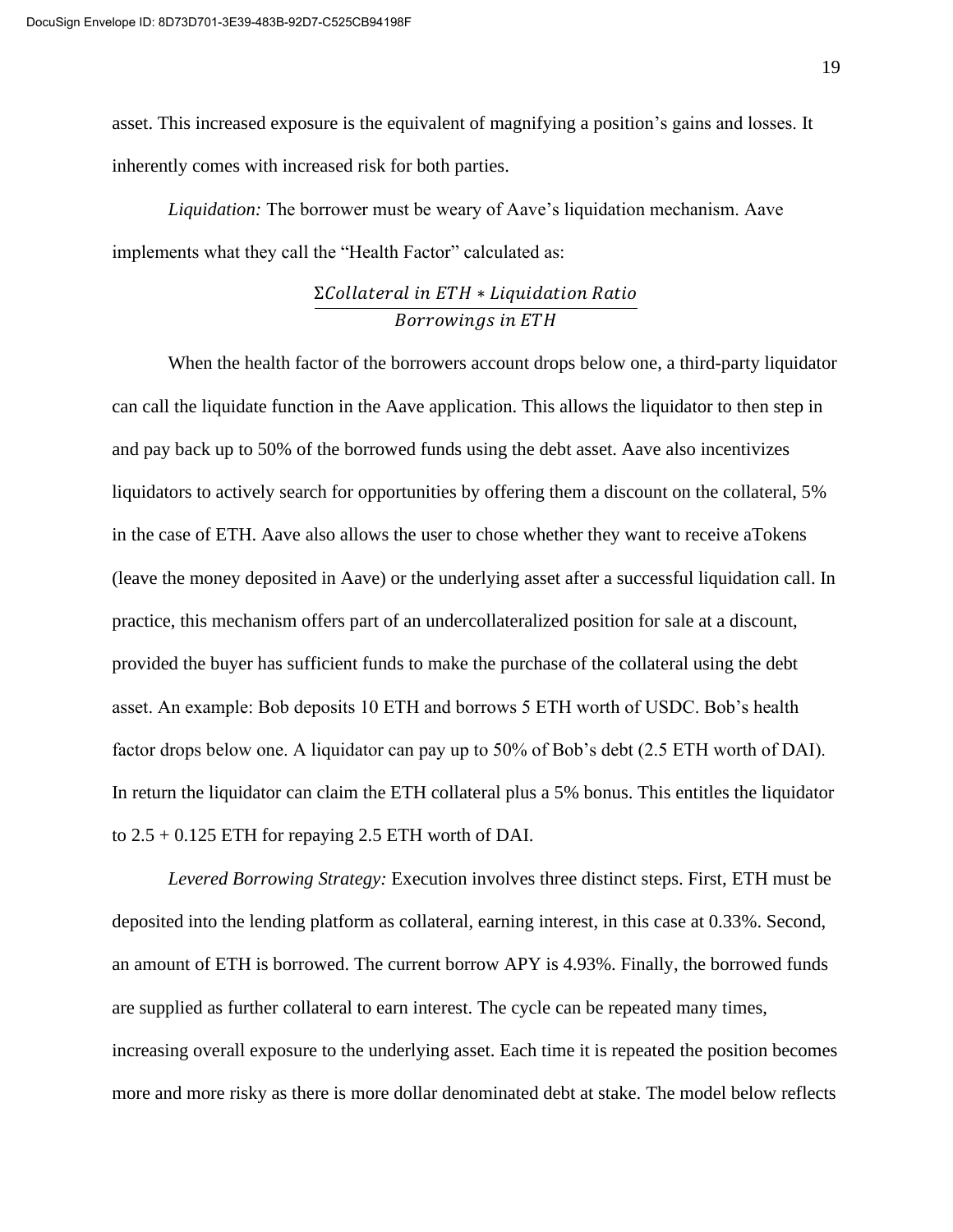the PnL of a leveraged ETH position at various leverage amounts and prices in USD at the time of closing the trade. Further the following assumptions are held to be true: 1) The market price at the time of deposit is 3000 ETHUSD. 2) The APYs are stable. 3) Transaction fees are negligible. 4) There is a one-year time horizon.

|      | S. |                | 2,000 \$ 2,250 \$ 2,500 \$ 2,750 \$ 3,000 \$ 3,250 \$ 3,500 \$ 3,750 \$ 4,000                           |           |                                                                                                                                                  |  |  |  |  |  |
|------|----|----------------|---------------------------------------------------------------------------------------------------------|-----------|--------------------------------------------------------------------------------------------------------------------------------------------------|--|--|--|--|--|
|      |    |                | 0.50 \$1,435.95 \$1,812.19 \$2,188.43 \$2,564.66 \$2,940.90 \$3,317.14 \$3,693.38 \$4,069.61 \$4,445.85 |           |                                                                                                                                                  |  |  |  |  |  |
|      |    |                | 1.00 \$ 865.30 \$1,366.95 \$1,868.60 \$2,370.25 \$2,871.90 \$3,373.55 \$3,875.20 \$4,376.85 \$4,878.50  |           |                                                                                                                                                  |  |  |  |  |  |
|      |    |                | 1.50 Liquidate \$ 921.71 \$1,548.78 \$2,175.84 \$2,802.90 \$3,429.96 \$4,057.03 \$4,684.09 \$5,311.15   |           |                                                                                                                                                  |  |  |  |  |  |
|      |    | 2.00 Liquidate | Liquidate \$1,228.95 \$1,981.43 \$2,733.90 \$3,486.38 \$4,238.85 \$4,991.33 \$5,743.80                  |           |                                                                                                                                                  |  |  |  |  |  |
|      |    | 2.50 Liquidate | Liquidate                                                                                               |           | Liquidate \$1,787.01 \$2,664.90 \$3,542.79 \$4,420.68 \$5,298.56 \$6,176.45                                                                      |  |  |  |  |  |
|      |    | 3.00 Liquidate | Liquidate                                                                                               |           | Liquidate $\frac{1}{5}$ \$1,592.60 $\frac{2}{5}$ ,595.90 $\frac{2}{5}$ ,599.20 $\frac{2}{5}$ ,602.50 $\frac{2}{5}$ ,605.80 $\frac{2}{5}$ ,609.10 |  |  |  |  |  |
| 3.50 |    | Liquidate      | Liquidate                                                                                               | Liquidate | Liquidate $\frac{1}{2}$ \$2,526.90 $\frac{1}{2}$ \$3,655.61 $\frac{1}{2}$ \$4,784.33 $\frac{1}{2}$ \$5,913.04 $\frac{1}{2}$ \$7,041.75           |  |  |  |  |  |
| 4.00 |    | Liquidate      | Liquidate                                                                                               | Liquidate | Liquidate $\frac{1}{2}$ ,457.90 $\frac{1}{2}$ ,712.03 $\frac{1}{2}$ ,966.15 $\frac{1}{2}$ 6,220.28 $\frac{1}{2}$ ,474.40                         |  |  |  |  |  |

*Figure 5*

*Levered Yield Aggregation:* Execution of this strategy is similar to the prior, with a couple caveats. The main one being that the borrowed funds are not recycled into the collateral pool to improve the health factor of the borrower. This inherently limits the amount of leverage a user can take on with this strategy, as Aave limits ETH borrows to about 82% of the collateral. Because of this feature this strategy operates in the following manner: ETH is deposited as collateral. Up to approximately .8 ETH can then be borrowed for every one ETH deposited. The borrowed ETH is then deposited in the Yearn Finance yETH vault earning an estimated 1.29% APY.

The yETH vault generates yield through four distinct strategies. Though each strategy uses different assets and protocols, the base premise is the same. Use the deposited ETH to earn rewards on other protocols. Sell the reward tokens and deposit the profits into the vault. Repeat.

The same assumptions are held as in the previous section. See Figure 6 for estimates of profitability as well as the liquidation point at various prices and leverage ratios.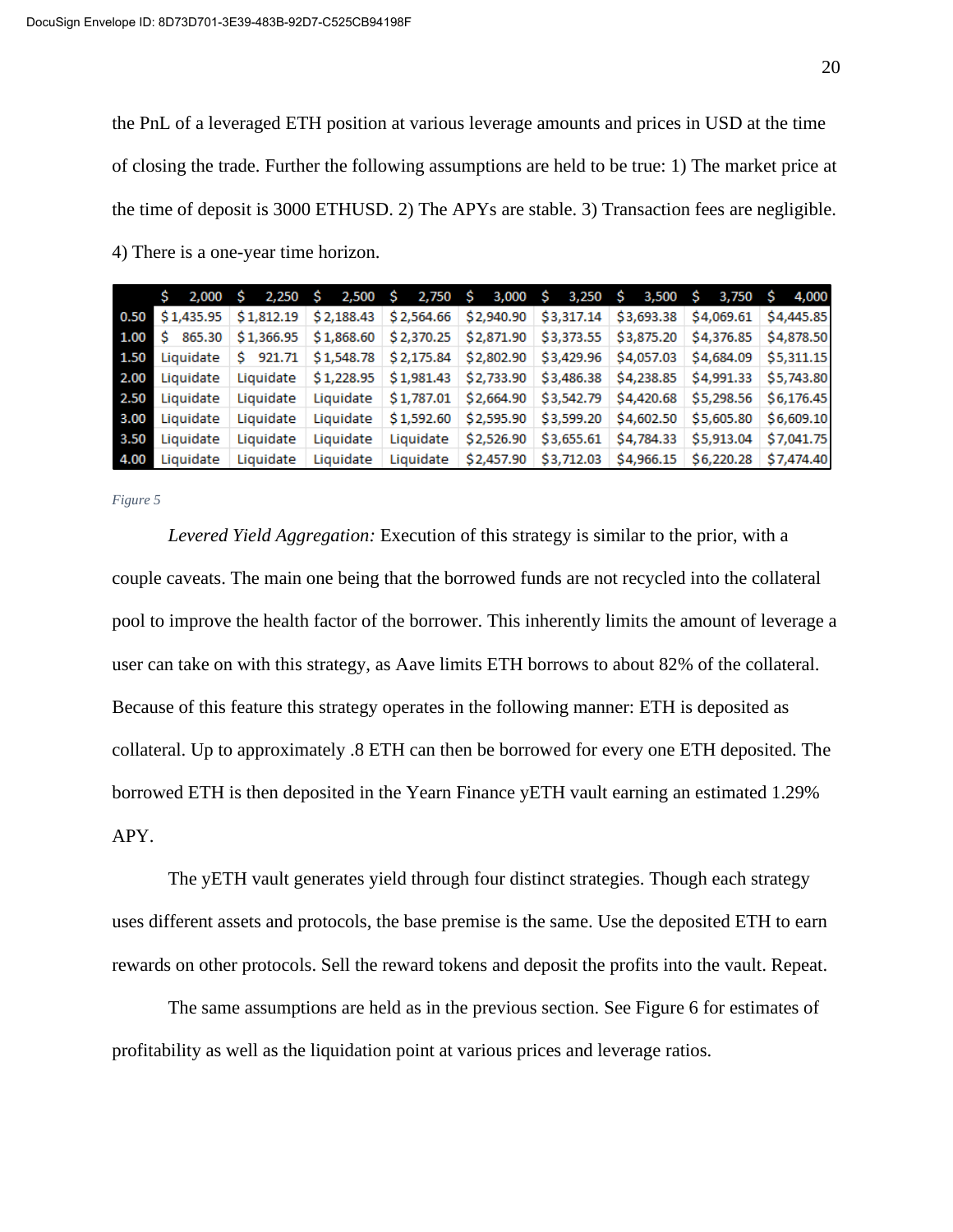|  |  |  |  |  |  | $\frac{1}{5}$ 2,000 $\frac{1}{5}$ 2,250 $\frac{1}{5}$ 2,500 $\frac{1}{5}$ 2,750 $\frac{1}{5}$ 3,000 $\frac{1}{5}$ 3,250 $\frac{1}{5}$ 3,500 $\frac{1}{5}$ 3,750 $\frac{1}{5}$ 4,000 |  |  |  |
|--|--|--|--|--|--|-------------------------------------------------------------------------------------------------------------------------------------------------------------------------------------|--|--|--|
|  |  |  |  |  |  | 0.10 \$1,898.47 \$2,174.62 \$2,450.77 \$2,726.91 \$3,003.06 \$3,279.21 \$3,555.36 \$3,831.50 \$4,107.65                                                                             |  |  |  |
|  |  |  |  |  |  | 0.15 \$1,844.41 \$2,133.21 \$2,422.02 \$2,710.83 \$2,999.64 \$3,288.45 \$3,577.26 \$3,866.07 \$4,154.88                                                                             |  |  |  |
|  |  |  |  |  |  | 0.25 \$1,736.28 \$2,050.41 \$2,364.54 \$2,678.67 \$2,992.80 \$3,306.93 \$3,621.06 \$3,935.19 \$4,249.33                                                                             |  |  |  |
|  |  |  |  |  |  | 0.50 \$1,465.95 \$1,843.39 \$2,220.83 \$2,598.26 \$2,975.70 \$3,353.14 \$3,730.58 \$4,108.01 \$4,485.45                                                                             |  |  |  |
|  |  |  |  |  |  | 0.75 Liquidate Liquidate Liquidate \$2,517.86 \$2,958.60 \$3,399.34 \$3,840.09 \$4,280.83 \$4,721.58                                                                                |  |  |  |
|  |  |  |  |  |  | 0.85 Liquidate Liquidate Liquidate Liquidate Liquidate \$3,417.83 \$3,883.89 \$4,349.96 \$4,816.03                                                                                  |  |  |  |

*Figure 6*

#### 4.4 Composability

This is by no means an exhaustive list of the potential trading pairs, protocols, and strategies through which one can generate yield. For each example given there are another 10 strategies that have not been modeled. This is one of the hallmark characteristics of DeFi apps. Due to the nature of ERC-20 tokens the positions and assets created by activity on the blockchain are all tradeable throughout the entire ecosystem.

Beyond the relatively basic examples laid out here, users can extend the trading system deeper into the environment. For example, say Trader A is bullish on an ERC-20 token called TKN. The trader could borrow ETH from Compound Finance. That trader could then provide ETH/TKN liquidity to a Uniswap liquidity pool, where they earn fees on the trades in that pool. The trader could then take the LP token they received in exchange for their liquidity and deposit it into an ETH/TKN Pickle Jar, where it is used to execute a yield aggregation strategy.

## 5 Risks

Things are not all peaches and cream in the decentralized financial universe. Many of the risks that currently exist for traditional financial services companies also exist in the decentralized world, as do a myriad of additional risk factors that one must account for before making the decision to participate. Traditional risk factors such as liquidity and insolvency are at play in addition to novel risk factors such as impermanent loss, software integrity, and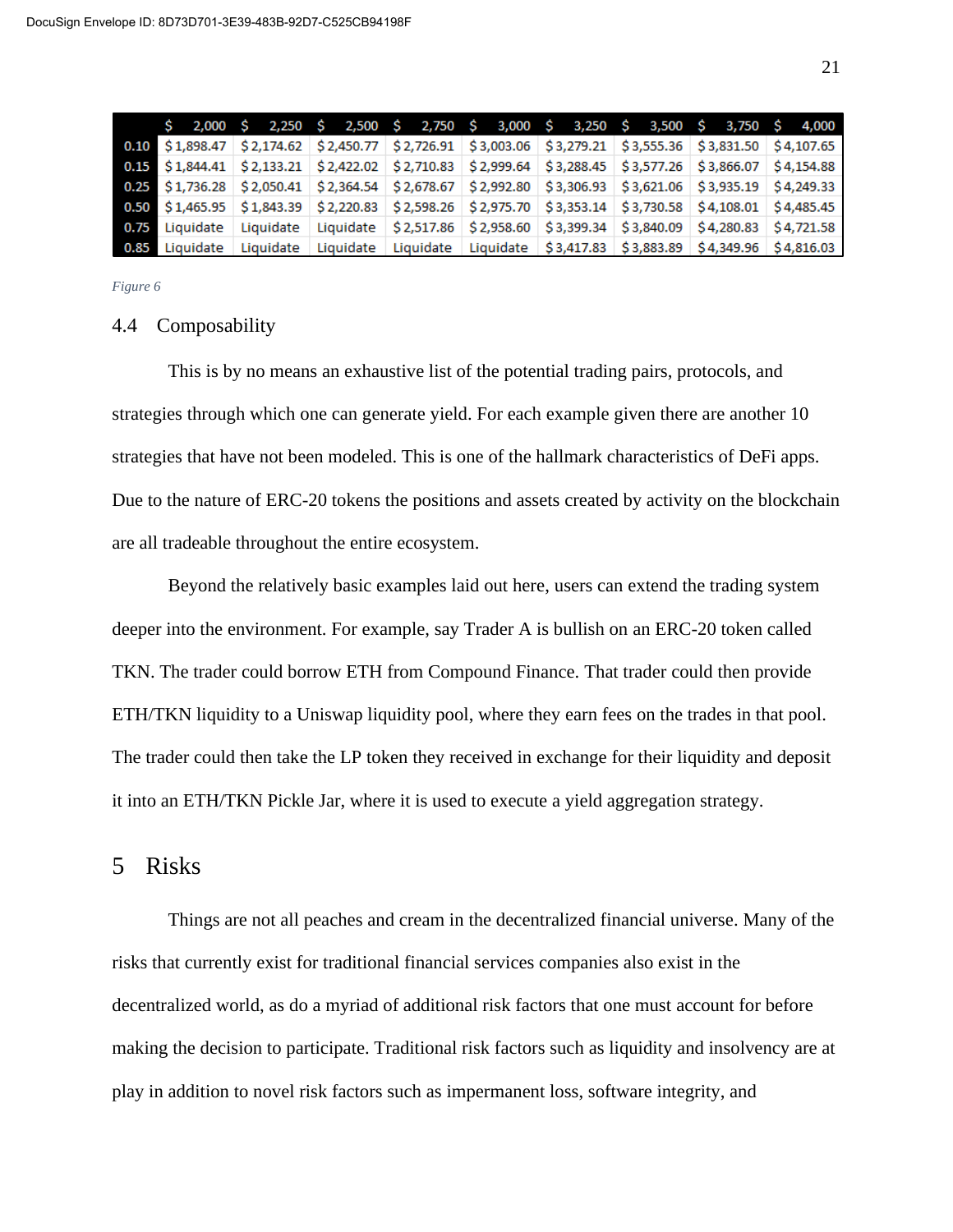governance attacks, amongst others. As with any other market, macroeconomic factors play a large part directing the direction of price movement.

#### 5.1 Liquidity Risk

Liquidity is generally referred to as the ease at which an asset is bought and sold without affecting its market price. The deeper the liquidity of a market, the less friction there is between buyers and sellers. Liquidity risk refers to a firm's, individual's, and now software's ability to repay their debts without suffering massive losses.

In order to understand liquidity risk for traditional banks it is imperative to understand what debts a bank has and how it generates the income used to pay these debts. When a bank receives a deposit, it is recorded as a debt, as the bank now owes the depositor their initial deposit plus whatever interest has accrued on that deposit. When a bank makes a loan, it is recorded as an asset, because the borrower is liable to the bank for the borrowed funds plus interest accrued on these loans. The liquidity problem arises when two events happen simultaneously. First, the borrower cannot continue paying their loan. They have defaulted. Second, the depositor requests that his funds be returned to him/her. This presents an issue for the bank because the deposited funds were used as the loan to the borrower. Seeing as the bank does not have possession of the depositor's funds (they were loaned out) they must draw upon their shareholders to repay the depositor.

While this is a simplification of the mechanism, imagine the following scenario. There are 100 depositors and 100 borrowers. All but 10% of the deposited money was loaned out to the borrowers. 75 of the borrowers can no longer repay their loans and all of the depositors want their money back. This is known as a bank run, when the bank does not have enough funds available to pay its depositors back at the moment they request their capital. In a world where

22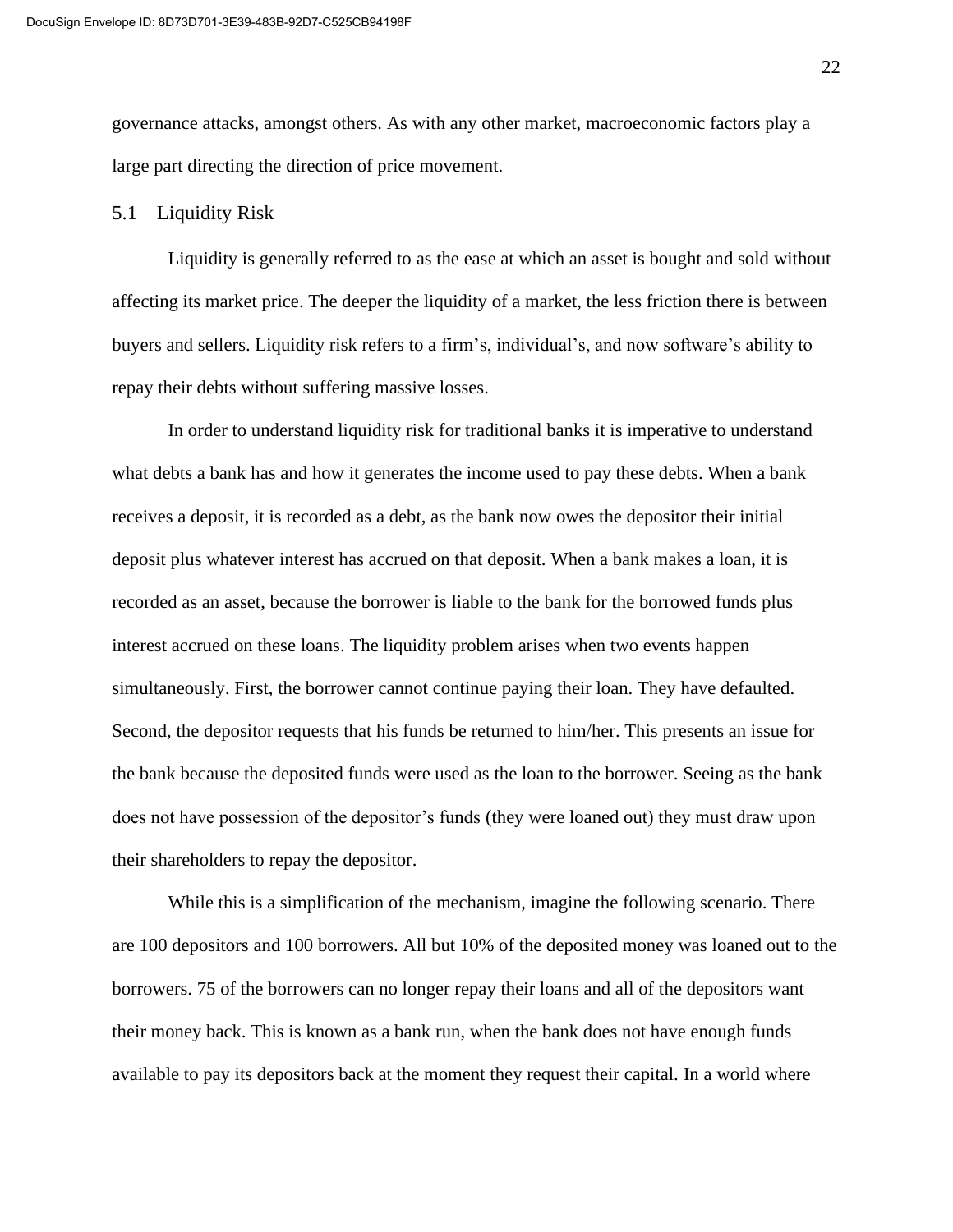shareholders have limited funds, the bank can only afford a certain amount of bad loans, else they go insolvent, and cannot pay their debts. However, this is not the case in the United States. Due to the mechanisms of the Federal Reserve, U.S. Treasury, and Congress, the biggest banks in the world will always be able to make as many risky loans as they would like, as they will just print more money to prevent insolvency.

Decentralized lending protocols face a similar conundrum, however rather than having a group of shareholders to back bad debt, they have what is commonly called a pool. Creditors deposit assets into the pool and debtors borrow assets from the pool. Like a bank, the pool grows by accumulating the spread between the borrow rate and deposit rate. As we saw in the section on lending platforms and their interest rates, in a low-liquidity environment lending protocols adjust their rates as a method of incentivizing users to take an action (deposit capital or repay debt). This mechanism acts as a buffer to avoid potential illiquidity events.

Liquidity risk is also dependent on the depth of liquidity in exchange markets. If liquidity is sufficiently low, then participants face the risk of not being able to exchange one asset for another that they will use to pay their debt. A good example of this can be seen in the real estate market. When liquidity in the housing market is high (there is a lot of buying and selling activity), buyers often will take on debt in the form of a mortgage to purchase the house that they want. The buyer now owes a certain amount of the money to the bank, and they have the value of their house to act as collateral for this debt. However, say the buyer can no longer pay the interest on their loan. Simultaneously, the housing market suddenly becomes illiquid, the homeowner cannot sell the house or is forced to sell it for a much lower price than they initially bought it. The bank now will collect (foreclose) the asset to cover a portion of the bad loan.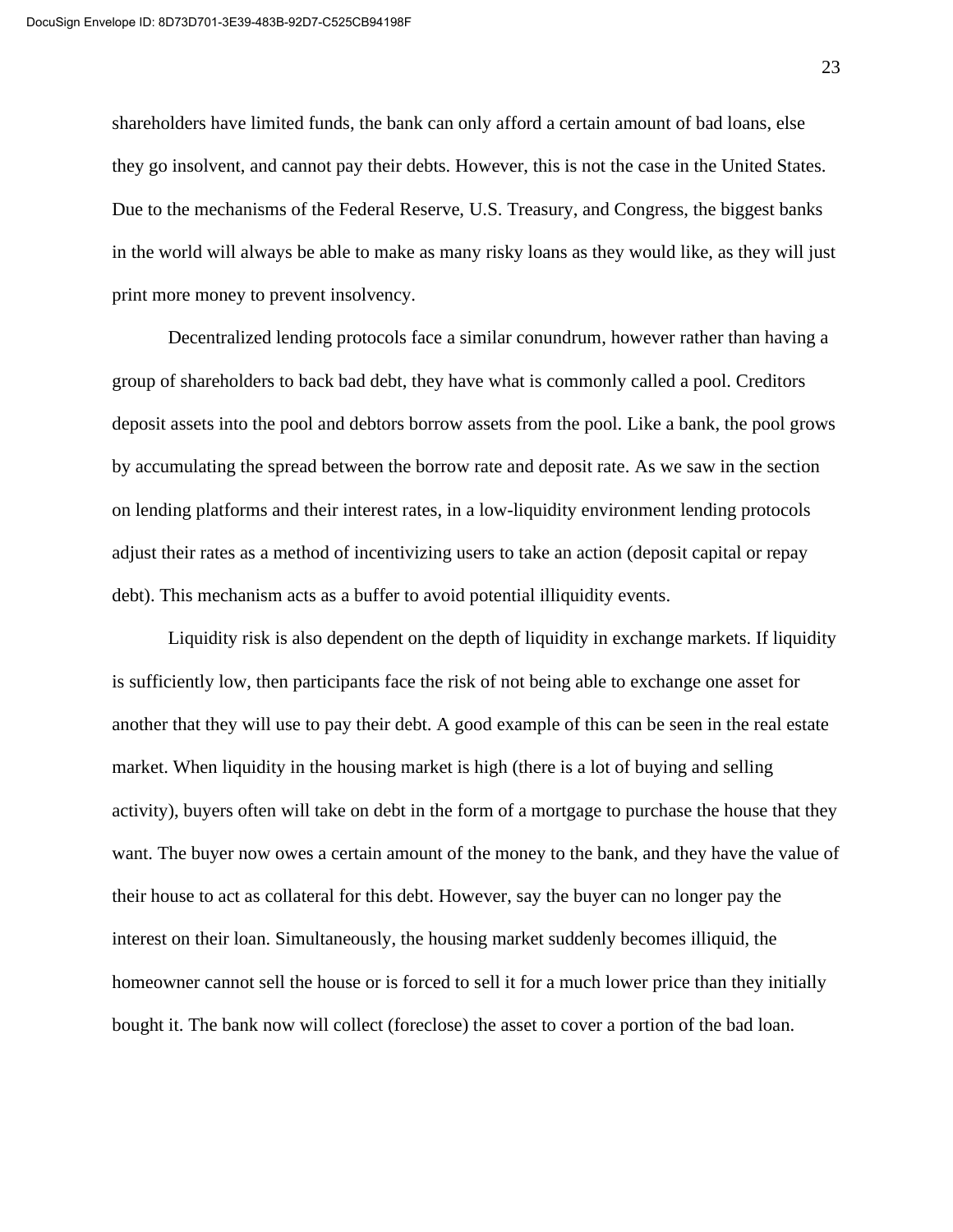Many decentralized lenders employ a liquidation incentive. This incentive attempts to ensure that a protocol always has access to enough funds to repay creditors. If the value of borrowed funds drops below the value of the collateral, up to 50% of the borrower's collateral is sold at a discount to pay off their borrowed position. In this case say a participant deposits 1 ETH (~\$3,000) into Aave and borrows .5 ETH worth of USDC (~\$1500). The price of ETH drops to \$2,250 and the UDSC is only worth .66 ETH. the value of the borrowed funds has dropped below the value of the deposited funds, thus the position is eligible for liquidation. This mechanism, when employed efficiently, ensures that the only market participant who suffers from insufficient liquidity is the over-collateralized debtor.

#### 5.2 Divergence Loss

Impermanent loss is a euphemistic term used to refer to the return difference between providing funds to an AMM's liquidity pool and the alternative of holding the tokens. Impermanent loss is rarely impermanent nor is it always recognized as a loss. A more appropriate term is divergence loss.

When a market participant, Jim, provides liquidity, say in a USDC-ETH pool that is weighted 50-50, he deposits 50% of the position in USDC and 50% of the position in ETH. In the section on automated market makers, we noted the formula  $xy = k$ . In this case *x* is USDC and *y* is ETH. Say the pool holds 10 ETH

and \$10,000 USDC, *k* is constant at 100,000. Jim's position represents 10% of the pool, so 1 ETH and \$1,000 USDC, or \$2,000 total. The AMM pool is indifferent holding 20 ETH and 5000

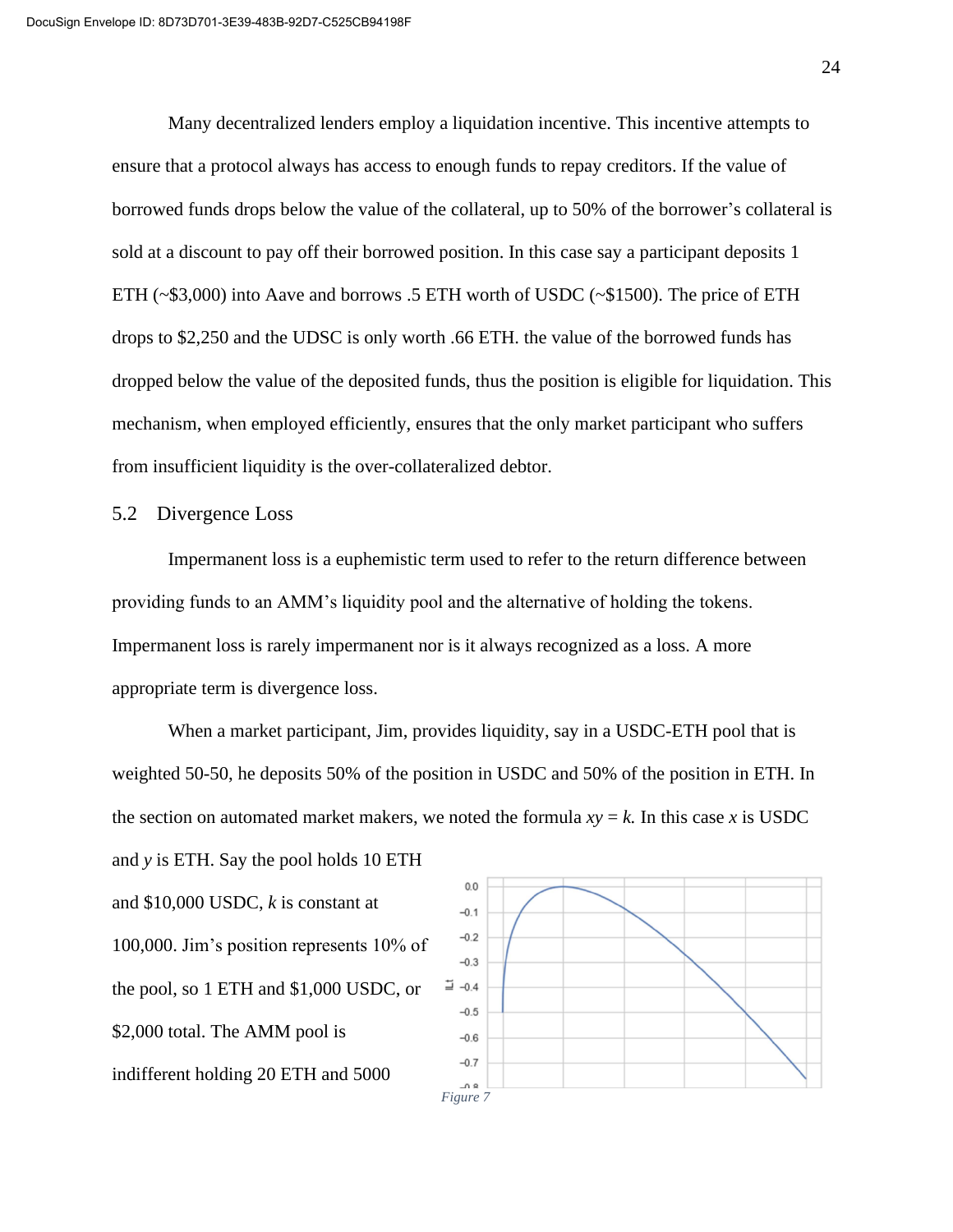USDC or 5 ETH and 20,000 USDC. Recall the price shown to users of the pool is the ratio of one asset to another. At the time of deposit the price of ETH was 10,000/10 or \$1,000 per ETH. Say the price increases to 4,000 USDC. While this is happening, arbitrage traders will be adding USDC and removing ETH until the ratio equals the current price. One this happens there are 5 ETH in the pool and \$20,000. If Jim were to try and withdraw his funds, he would now only be entitled to .5 ETH and \$2,000 USDC, totaling \$4,000. Had Jim just held his 1 ETH and 1,000 USDC he would now have \$5,000. Divergence loss faced at different price multiples is shown in Figure 7, where ILt is the divergence loss in % of initial position and xt is the multiple by which price changed.

This phenomenon is referred to as impermanent loss because theoretically, if the price of ETH were to fall to the level at which Jim made his initial deposit, he would face no divergence loss.

The quantification of potential divergence losses excludes one key factor: fees accrued from exchanges made using the pool. Fees that traders pay to make an exchange are accrued into the liquidity pool, so when the liquidity providers wish to withdraw their portion of the pool, they also withdraw their portion of the fees that have accrued to the pool. Without the fee accrual mechanism there would be no inventive to provide liquidity as opposed to simply holding the assets.

A study done in 2021 by members of the Bancor team found that the top 17 pools on Uniswap earned \$199.3m in fees since inception. They also found that those pools suffered \$260.1m in divergence losses, meaning in aggregate the LPs would have been better off by \$60.8m had they simply held the tokens themselves.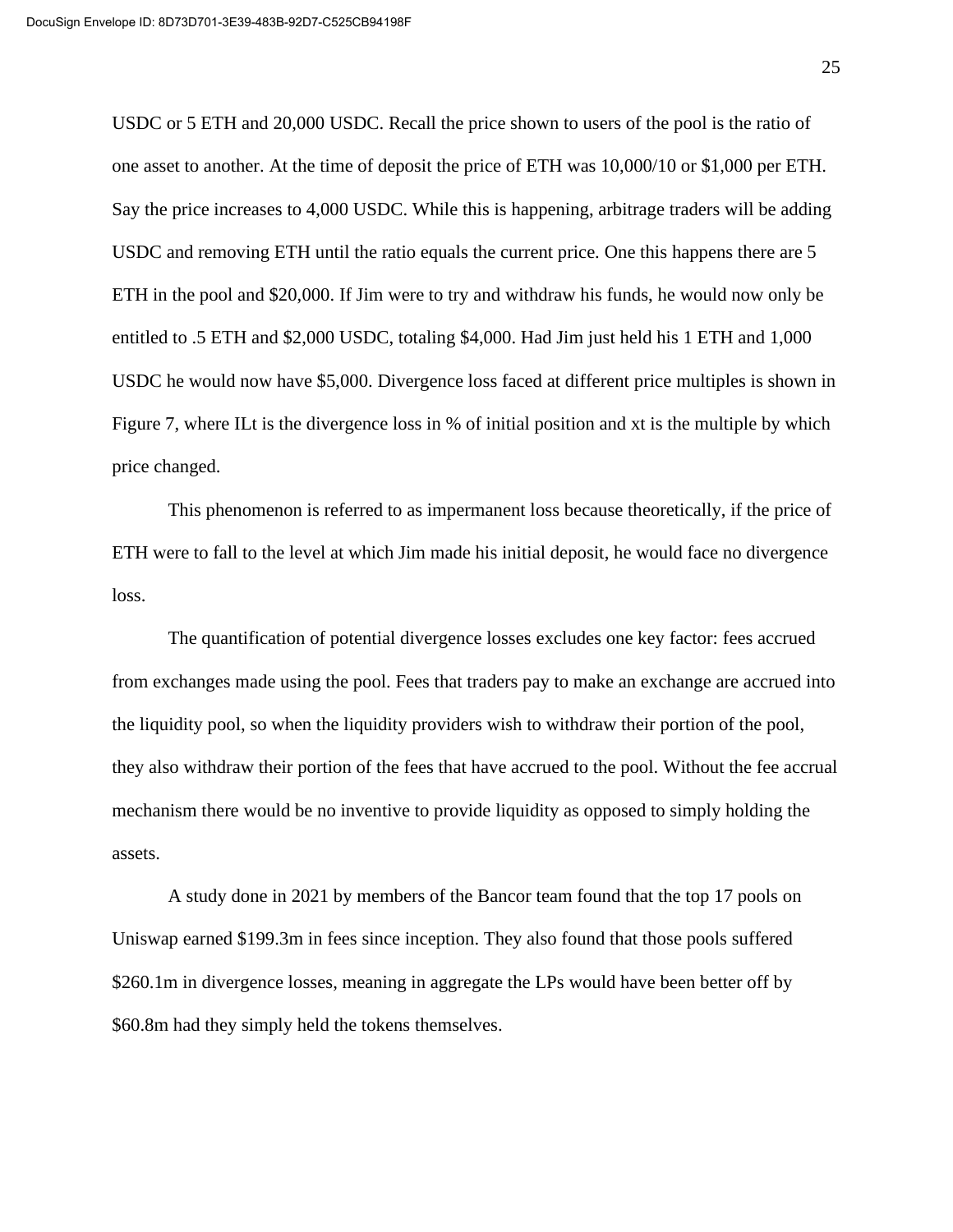#### 5.3 Smart Contract Exploits

Owing to the irreversible nature of a blockchain, applications built on these networks using smart contracts must be entirely bug free. If a contract contains errors in its code or logic, then it can be exploited and funds can be stolen. Since there is no way of reversing the transaction, the funds are permanently lost.

These exploits are often caused by coding errors in the smart contracts. These errors can either be related to the more advanced aspects of virtual machine programming and coding language semantics, or to the logical operations of the smart contracts. For example, on Apr. 14, 2022 a called Unicorn Nodes executed an attack on its token holders. The contract that created the RNBW token, Unicorn Node's native token, had a back door built into it that allowed anyone to transfer another's balance of tokens. The creators of Unicorn Node used this bug in the contract to remove tokens from holders wallets and sell them on the open market.

More advanced attacks include attacks on protocol governance. These attacks are generally carried out in several steps, with the result being to change protocol governance in a way that allows for an exploit. First, the attacker submits a malicious governance proposal that changes the fundamental operation of the smart contract. Then they acquire a large enough voting share to control the governance vote on the malicious proposal and transfer the protocols funds to their own wallet. Recently this exact method was used to exploit the Beanstalk protocol for over \$182m.

A blockchain network can also be exploited in what is known as a 51% attack. The base premise of blockchain security is that there are lots of computers that all come to an agreement that a transaction is valid. The transaction is then officially recorded to the blockchain. When the system is working properly malicious transactions cannot be recorded on the ledger because less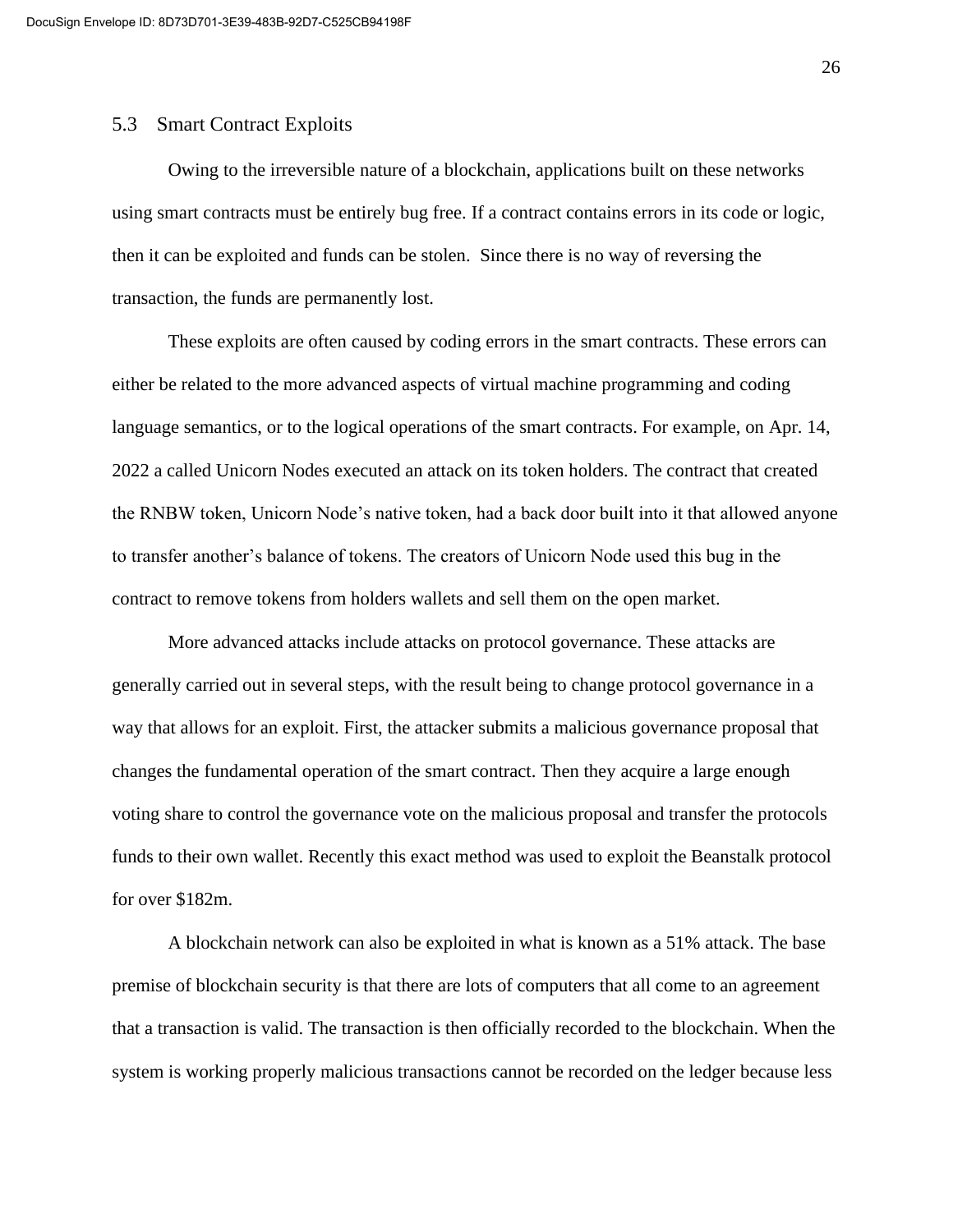than half the total computers agree that the transaction is valid. However, if an attacker controls over half of the computers, then they can influence what is considered valid.

On Mar. 29, 2022 the Ronin network blockchain, home of metaverse game Axie Infinity, was hacked for \$625m. The hack was carried out when the attacker found a backdoor that allowed him access to 5 of the 9 Ronin validators. From there, they were able to execute transactions that drained the funds from the network and sent them to the attackers wallet.

Having funds stolen from a bank is not a new concept. It has simply been replicated in the digital world. Similarly, just as banks and corporations are audited smart contract auditing services are available. There are firms which will audit protocols smart contracts to ensure their safety and validity.

#### 5.4 Interoperability

Part of the value proposition for DeFi applications is the fact that they are highly interoperable. A single user can utilize multiple different services or protocols with minimal friction. Compare sending money from one bank to another. Banks have communication networks that are subject to delays of days at a time. The Ethereum network allows users and protocols to transfer funds within minutes. This facilitates rapid and complex movements of capital between parties and applications on the network. While it is an attractive feature of any set of financial service providers, it also poses a relatively large risk.

Tightly coupled liquidity systems create a heavy degree of financial integration, which results in systemic dependencies between applications. The contagion, exploit, or sudden failure of one member of the intertwined system of exchanges, lenders, or aggregators could ripple throughout the entire network affecting the entire group of applications.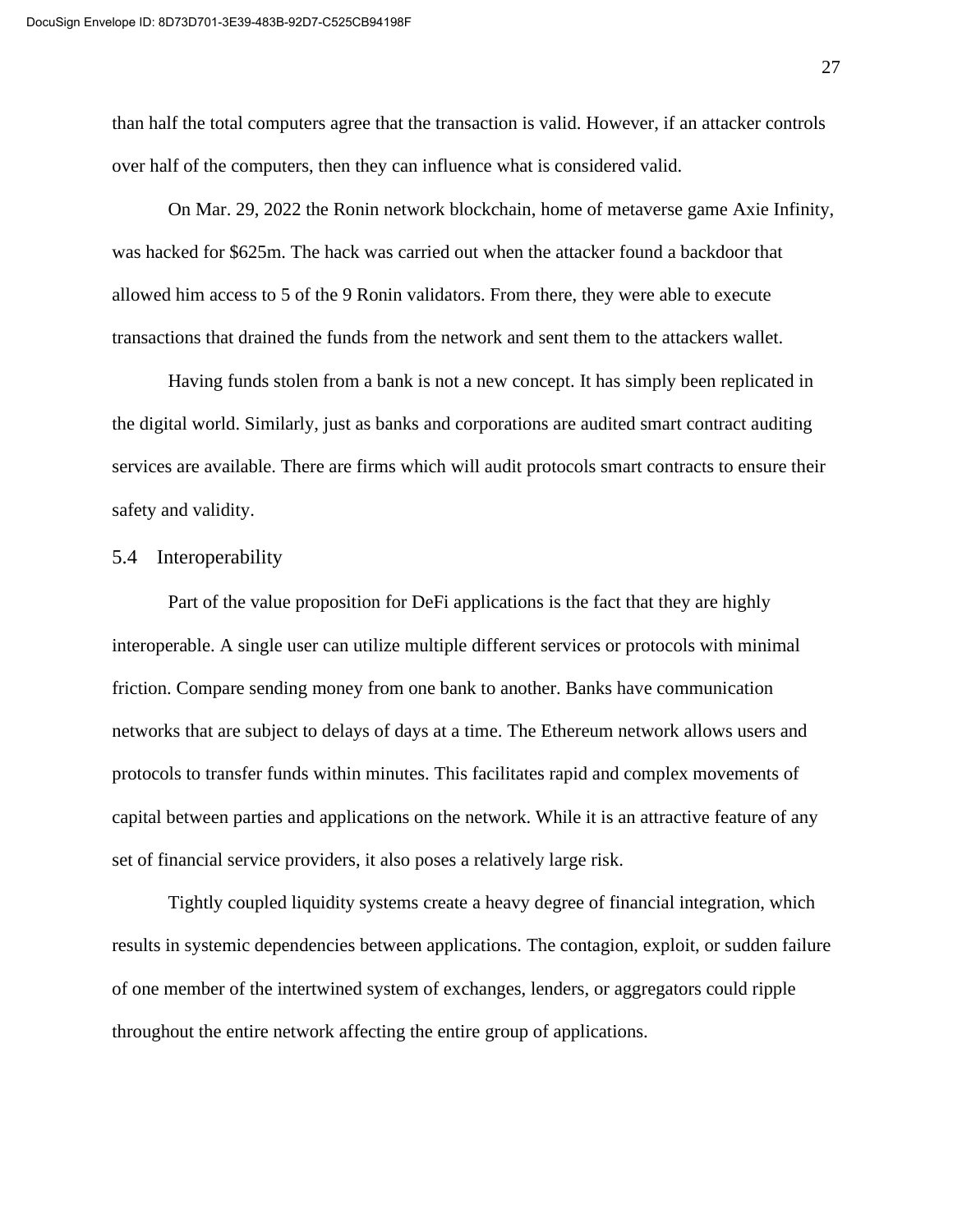An example of this can be demonstrated by the mechanisms through which some liquidity providers leverage their positions. As interoperability has increased applications have been developed which allow LPs to use their liquidity positions as collateral, creating a secondary market for liquidity positions. Using LP tokens as collateral creates a feedback loop where if the price of the underlying asset experiences heavy volatility it can create a cascade of loan liquidations.

This is not too different from what happens in a traditional bank run. Depositors believe that the bank does not have the assets to repay the depositors. They are insolvent, and so the depositor attempts to withdraw their funds. Since the bank is not fully reserved all the depositors do not have access to their funds and are forced to take a loss. Similarly, if a lending protocol uses LP tokens as collateral for issued debt and the value of the LP tokens declines significantly, the protocol is now insolvent. It has issued more debt than the value of its collateral.

## 6 Conclusions

This paper has examined the basic principals of decentralized financial services applications, as well as estimated potential returns from using these applications, and the risks that come with these potential returns. I detailed the definitions of multiple different token types, including ERC-20 tokens, stablecoins, LP tokens, and governance tokens.

The economic mechanisms that allow protocols to generate yield were explored and then three types of protocol were discussed. Each discussion focused on the principals of the protocol type as well as an overview of how the type of protocol works and what its function is. It is worth noting, that because each application is written differently and has different features, almost no two will be the exact same. This applies not only across types but within the types as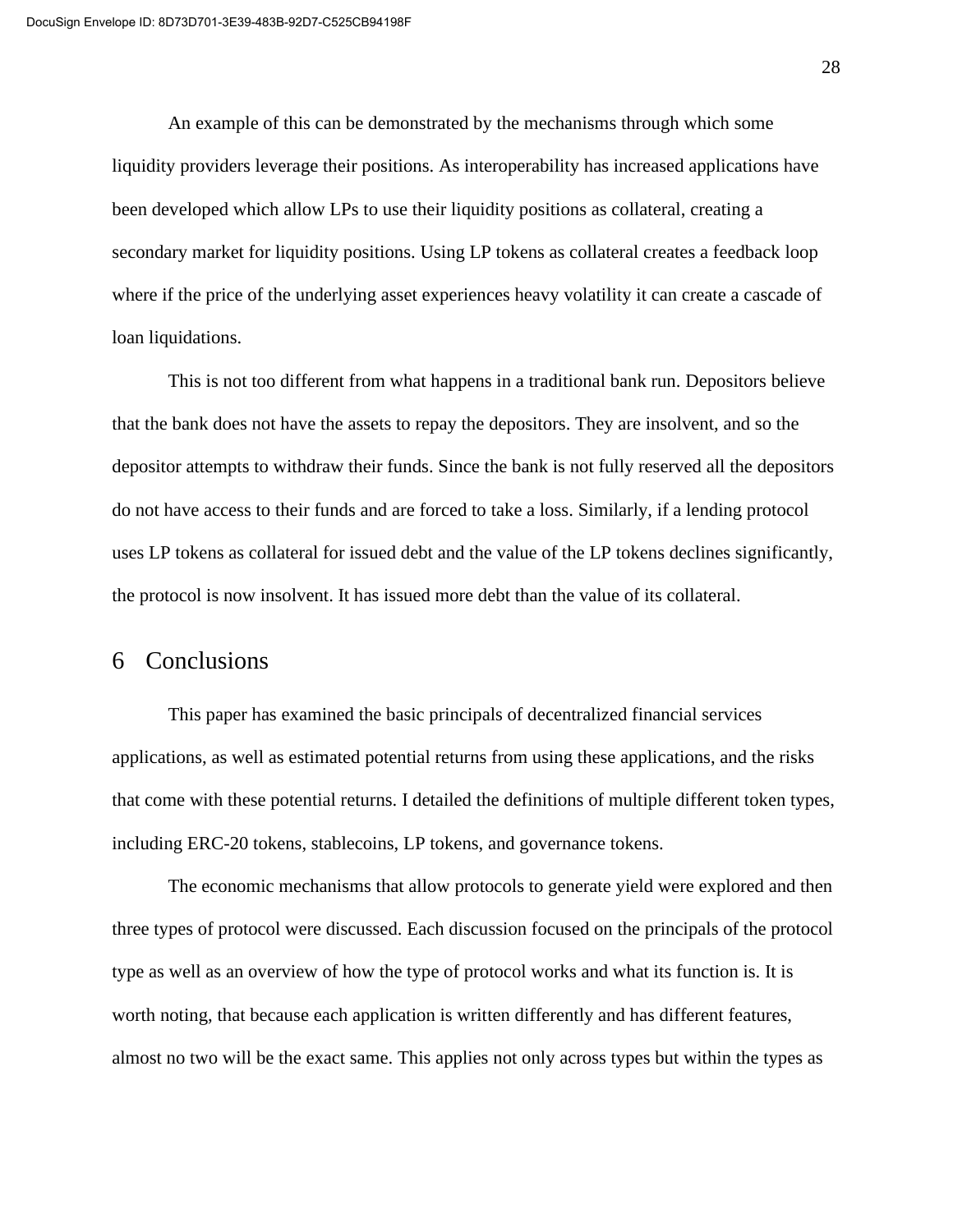well. They share many features, but each application has features and advancements that the founders believe give it a competitive advantage over other protocols.

Each protocol type was then incorporated into at least one trading strategy and the returns of these strategies were estimated. These estimates provide a guideline for the return of any given strategy given current market conditions and estimated APYs provided by the protocols. Protocols often have unique mechanisms by which they generate the yield. These mechanisms depend on a variety of market factors and participant behaviors. This naturally makes it impossible to forecast the actual amount of interest that will be accrued to the depositor.

Finally, the risks that are present when interacting with DeFi applications were compared to many of the risks that are present in traditional financial markets. While these risks present themselves in different ways conceptually many of them are very similar. There is also a greater magnitude of systemic risk in the DeFi ecosystem because it lacks the battle testing and liquidity depth that traditional financial markets have.

There are several areas that I believe could be conducive to further research. The first being the amount of leverage in the system. By finding the percent of funds that had been loaned to a user and then deposited as collateral one could determine the actual amount of tokens that had been initially deposited into contracts. Further studies could also be done on the ether token by estimating the monetary premium it has by becoming the dominant infrastructure of global digital finance and commerce.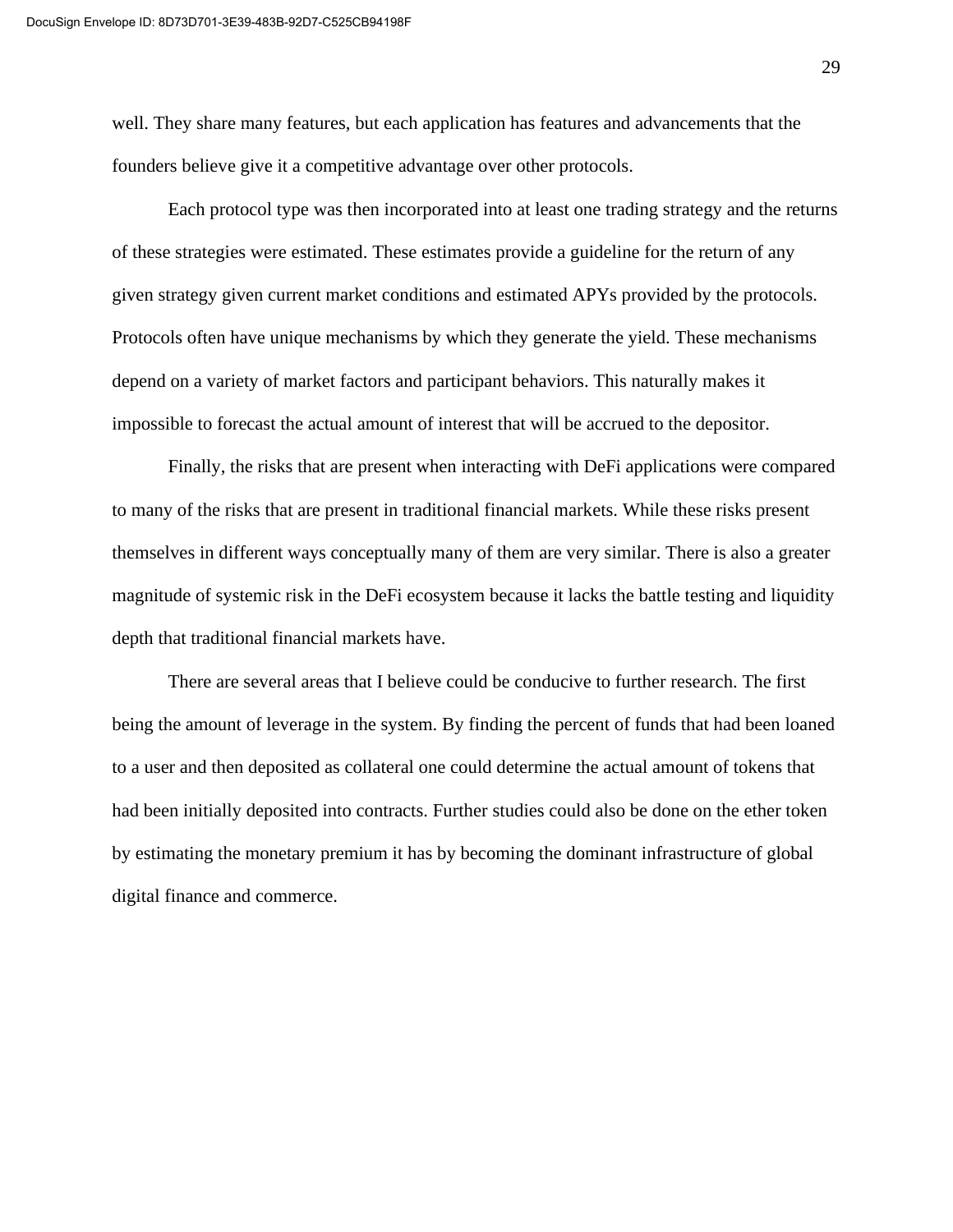#### **Bibliography**

Aave's Risk Framework. n.d. Retrieved From https://docs.aave.com/risk/

Berentsen, A., & Schär, F. (2019). Stablecoins: The quest for a low-volatility cryptocurrency. The economics of Fintech and digital currencies, 65-75.

Buterin, V. (2014). Ethereum whitepaper. ethereum.org. Retrieved March 24, 2022, from<https://ethereum.org/en/whitepaper/>

Cousaert, S., Xu, J., & amp; Matsui, T. (2021, September 14). Sok: Yield aggregators in Defi. arXiv.org. Retrieved March 24, 2022, from https://arxiv.org/abs/2105.13891

Defi Pulse - The Decentralized Finance Leaderboard: Stats, charts and Guides: Defi Pulse. https://defipulse.com. (n.d.). Retrieved March 31, 2022, from https://www.defipulse.com/

ERC-20 Token Standard. (December 3, 2021) Retrieved from https://ethereum.org/en/developers/docs/standards/tokens/erc-20/

Gudgeon, L., Werner, S., Perez, D., & Knottenbelt, W. J. (2020). DEFI protocols for loanable funds. *Proceedings of the 2nd ACM Conference on Advances in Financial Technologies*. https://doi.org/10.1145/3419614.3423254

Harvey, C. R., Ramachandran, A. Santoro, J. (2020, December 15). Defi and the future of Finance. SSRN. Retrieved March 31, 2022, from https://papers.ssrn.com/sol3/papers.cfm?abstract\_id=3711777

Loesch, S., Hindman, N., Richardson, M. B., & Welch, N. (2021). Impermanent Loss in Uniswap v3. arXiv preprint arXiv:2111.09192.

Perez, D., Werner, S. M., Xu, J., & Livshits, B. (2021, October 3). *Liquidations: Defi on a knife-edge*. SpringerLink. Retrieved April 6, 2022, from https://link.springer.com/chapter/10.1007/978-3-662-64331-0\_24

Schär, F. (2021, April 15). Decentralized finance: On blockchain- and Smart Contract-based Financial Markets. Economic Research - Federal Reserve Bank of St. Louis. Retrieved April 1, 2022, from https://research.stlouisfed.org/publications/review/2021/02/05/decentralized-finance-onblockchain-and-smart-contract-based-financial-markets

Vadgama, N., Xu, J., & Tasca, P. (2022). *Enabling the internet of value: How blockchain connects global businesses*. Springer Nature Switzerland AG.